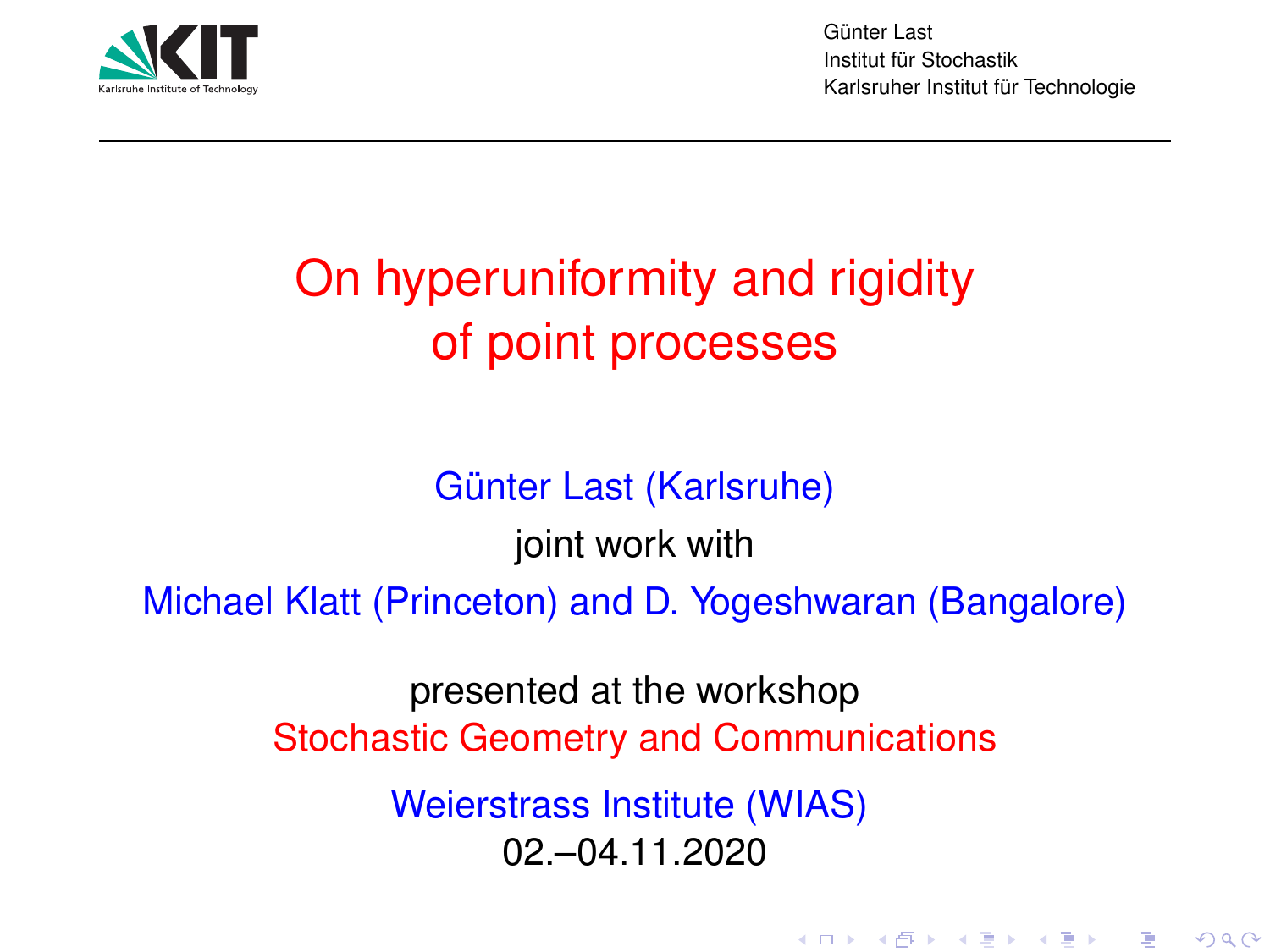# 1. Point processes

#### **Setting**

 $(\Omega, \mathcal{A}, \mathbb{P})$  is a fixed probability space.

### **Definition**

A point process on R *d* is a random element Φ in the space **N** of all locally finite subsets of  $\mathbb{R}^d$  equipped with a suitable  $\sigma$ -field. Write  $\Phi(B)$  for the (random) number of points of  $\Phi$  in a Borel set  $B \subset \mathbb{R}^d$ .

 $209$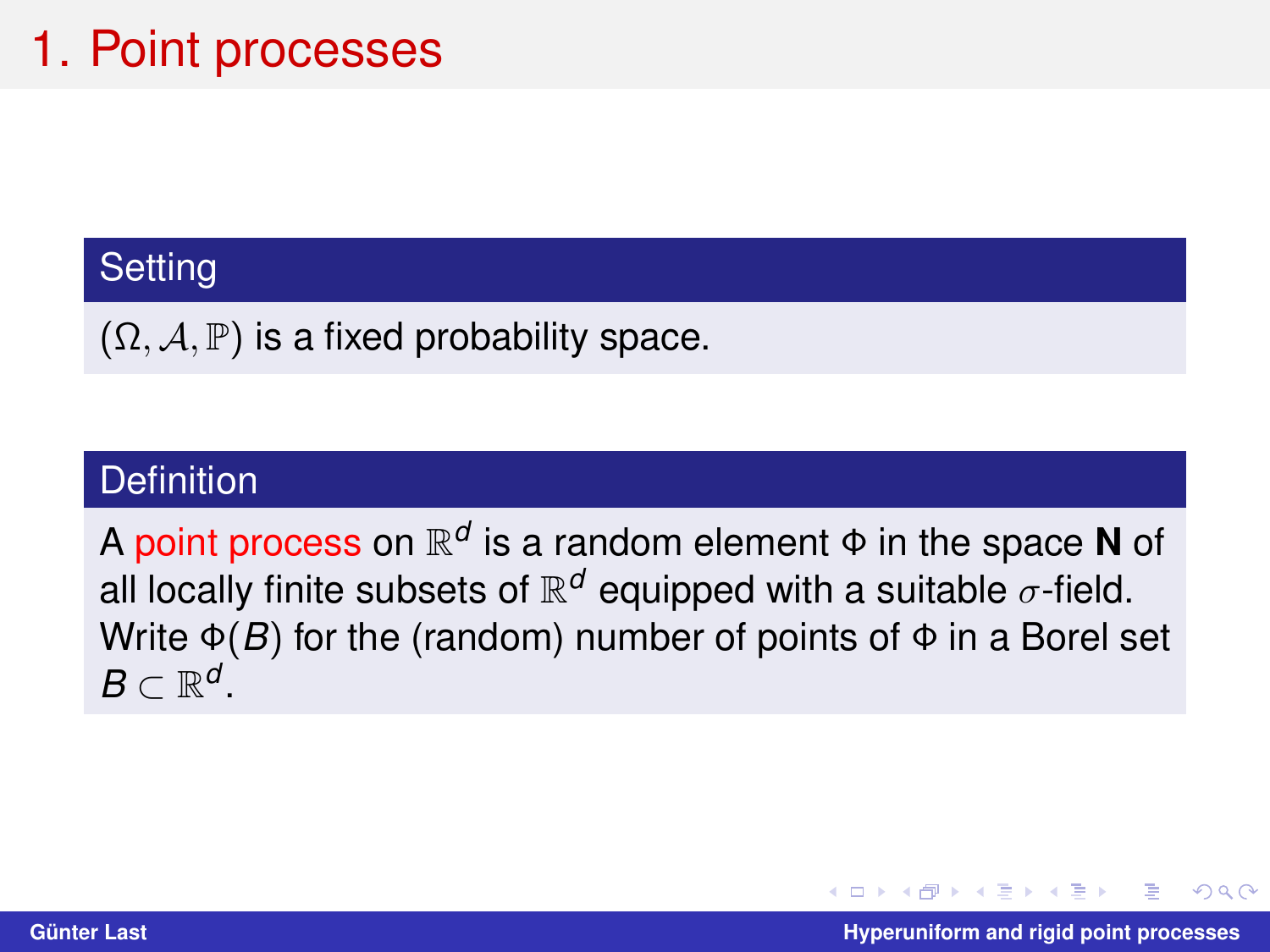#### **Definition**

A point process  $\Phi$  on  $\mathbb{R}^d$  is stationary if  $\Phi + x \stackrel{d}{=} \Phi$  for all  $x \in \mathbb{R}^d$ and ergodic if  $\mathbb{P}(\Phi \in A) \in \{0, 1\}$  for all translation invariant measurable  $A \subset \mathbb{N}$ . The intensity of a stationary point process is defined by  $\gamma_\Phi:=\mathbb{E}[\Phi([0,1]^d)].$ 

#### **Remark**

If  $\Phi$  is a stationary point process then

$$
\mathbb{E}[\Phi(B)] = \gamma_\Phi \lambda_d(B), \quad B \in \mathcal{B}(\mathbb{R}^d),
$$

where  $\lambda_d$  denotes Lebesgue measure on  $\mathbb{R}^d.$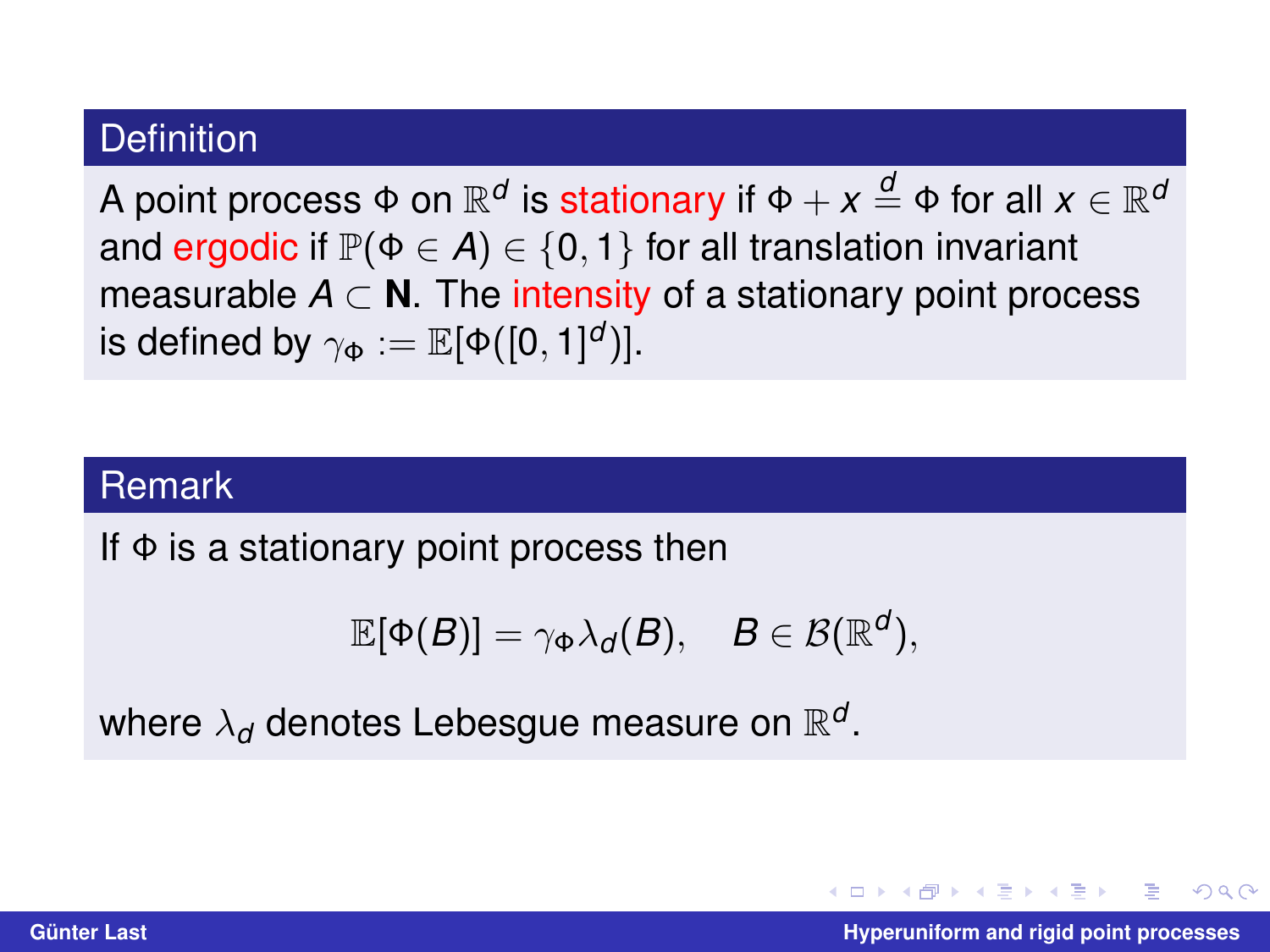#### **Definition**

Let  $\Phi$  be a point process on  $\mathbb{R}^d.$  The intensity function  $\rho_1$  of  $\Phi$  is measurable function  $\rho_1\colon \mathbb{R}^d \to [0,\infty)$  satisfying

 $\mathbb{E}[\Phi(dx)] = \rho_1(x)dx$ .

The correlation function of a point process  $\Phi$  is a measurable function  $\rho_2\colon \mathbb{R}^d \times \mathbb{R}^d \to [0,\infty)$  satisfying the heuristic equation

$$
\rho_2(x,y)dxdy=\mathbb{E}[\Phi(dx)\Phi(dy)], x\neq y.
$$

If  $\Phi$  is stationary, then  $\rho_1$  is the intensity of  $\Phi$  and  $\rho_2(x, y) \equiv \rho_2(y - x)$ . The function

$$
g(x):=\gamma_{\Phi}^{-2}\rho_2(x),\quad x\in\mathbb{R}^d,
$$

is the pair correlation function of Φ.

 $209$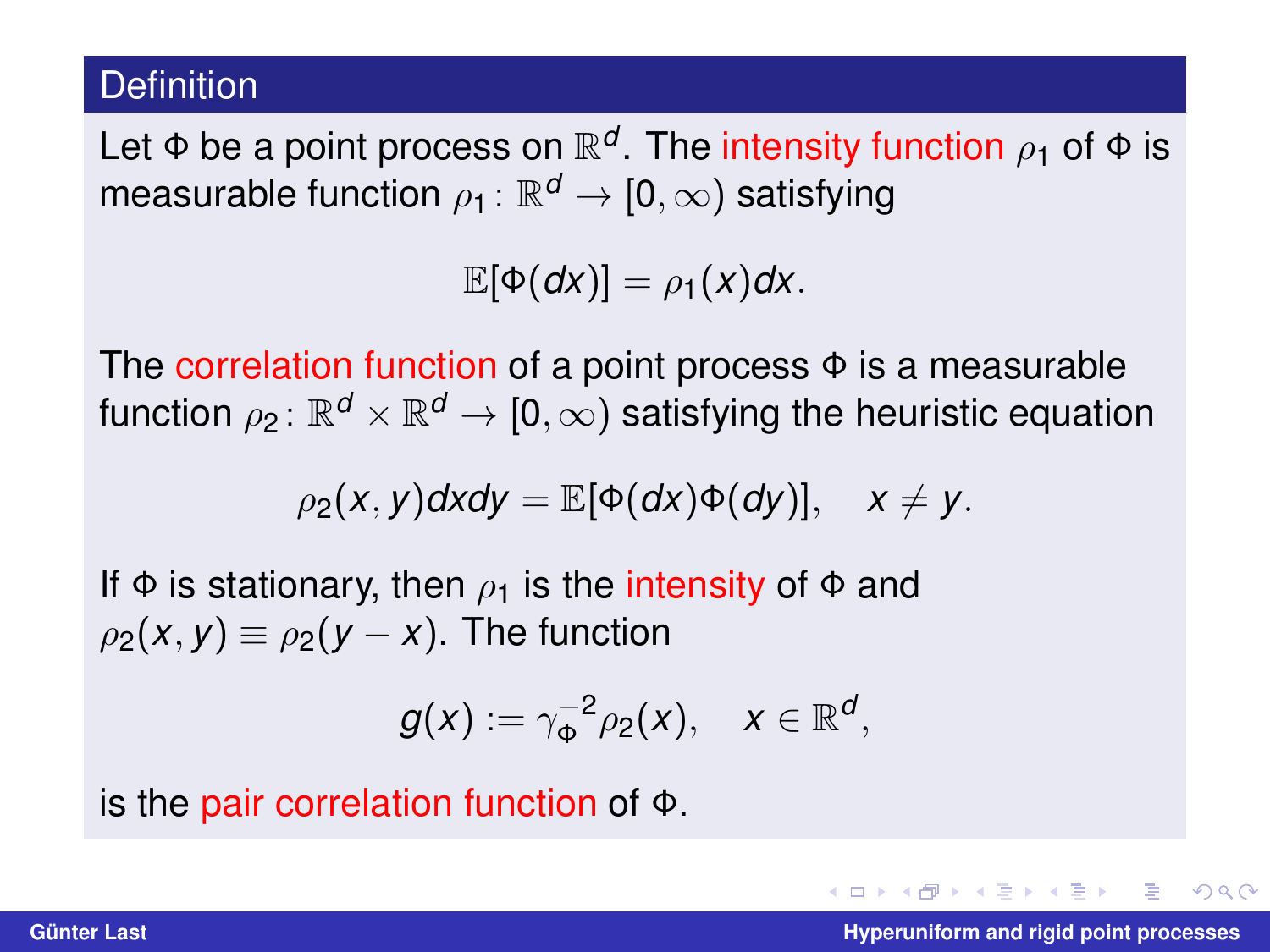### Remark

Assume that Φ is a locally square-integrable point process with pair correlation function  $g.$  Let  $W \subset \mathbb{R}^d$  be bounded and measurable. Then

$$
\mathbb{V}\text{ar}[\Phi(W)] = \gamma_{\Phi}^2 \int \lambda_d(W \cap (W+x))(g(x) - 1) dx + \gamma \lambda_d(W).
$$

**Günter Last Hyperuniform and rigid point processes** 

 $QQ$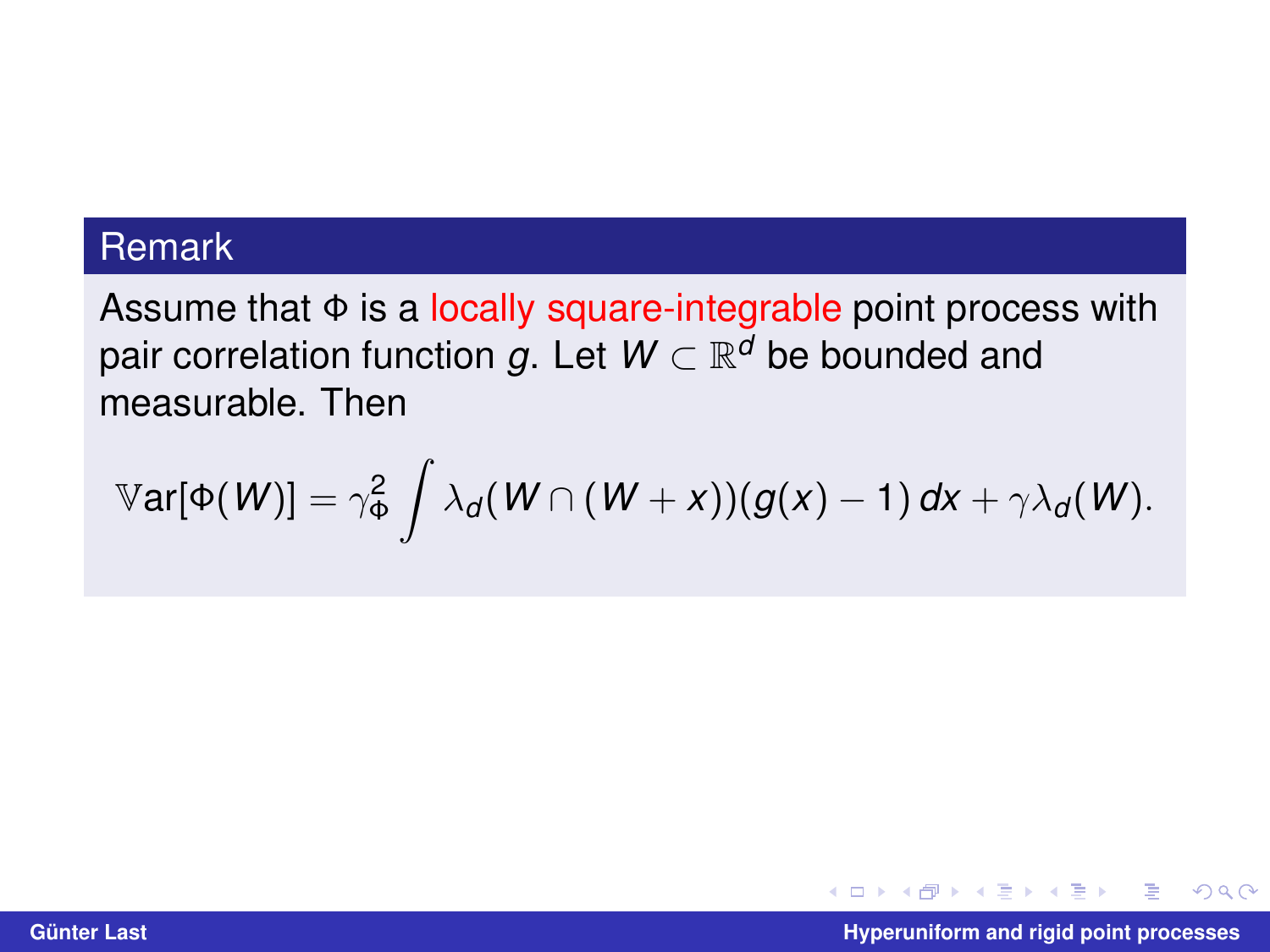## **Definition**

The structure function of a stationary point process  $\Phi$  with pair correlation function *g* is defined by

$$
S(k) := 1 + \gamma_{\Phi} \int (g(y) - 1) e^{-ikx} dx, \quad k \in \mathbb{R}^d.
$$

#### Theorem

*Assume that* Φ *is a stationary point process with a pair correlation function g such that g* − 1 *is integrable. Then*

$$
\gamma_{\Phi} S(k) = \lim_{r \to \infty} \lambda_d (rW)^{-1} \left( \mathbb{E} \bigg| \sum_{x \in \Phi \cap rW} e^{-ikx} \bigg|^2 - \bigg| \mathbb{E} \sum_{x \in \Phi \cap rW} e^{-ikx} \bigg|^2 \right).
$$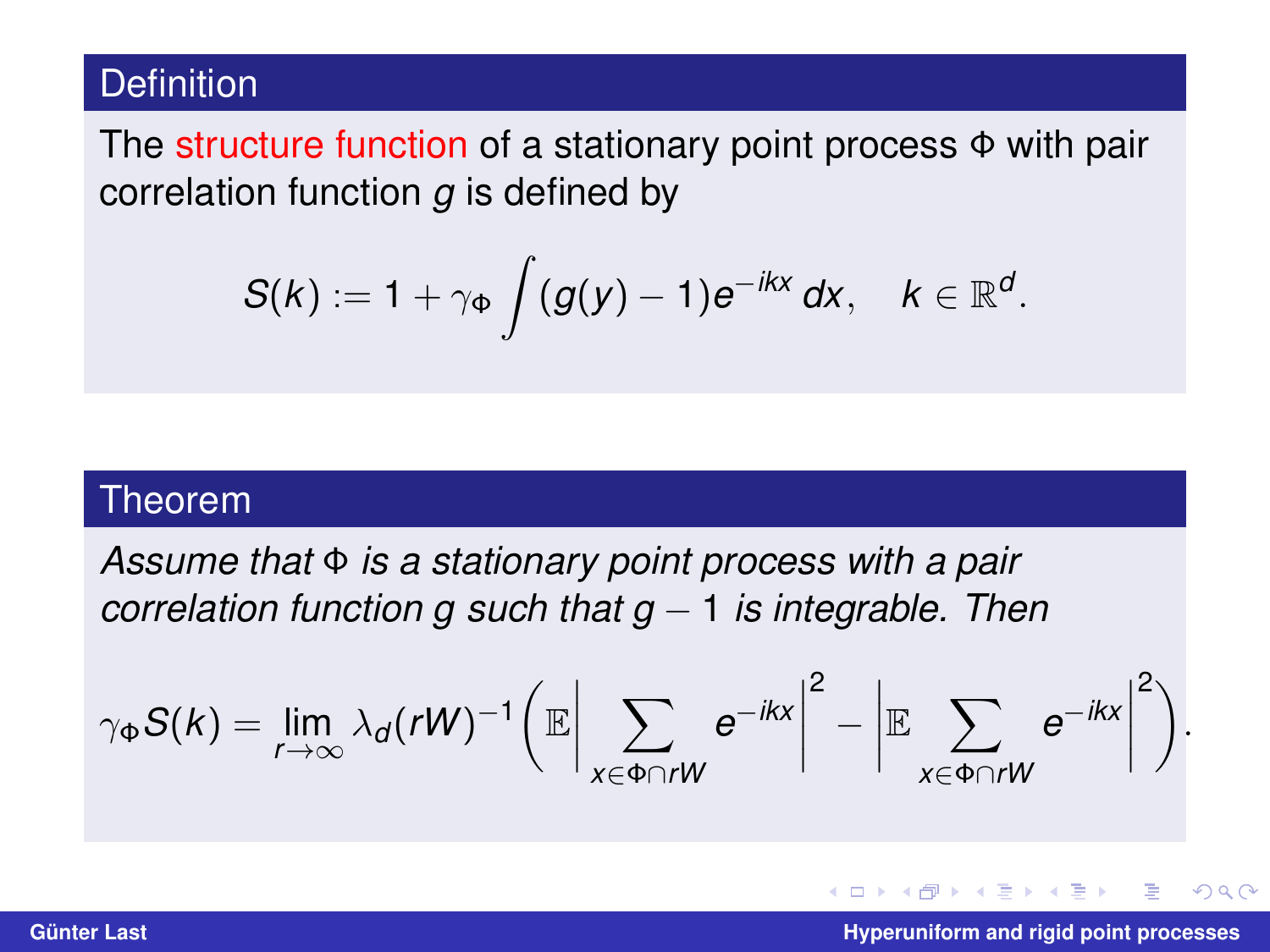# 2. Hyperuniformity

### **Definition**

A locally square-integrable point process  $\Phi$  is said to be hyperuniform if

$$
\lim_{r\to\infty}\frac{\mathbb{V}\text{ar}[\Phi(rW)]}{\lambda_d(rW)}=0,
$$

for each convex and compact set with  $\lambda_d(W) > 0$ .

#### Remark

The local behavior of a hyperuniform point process can very much resemble that of a weakly correlated point process. Only on a global scale a regular geometric pattern might become visible.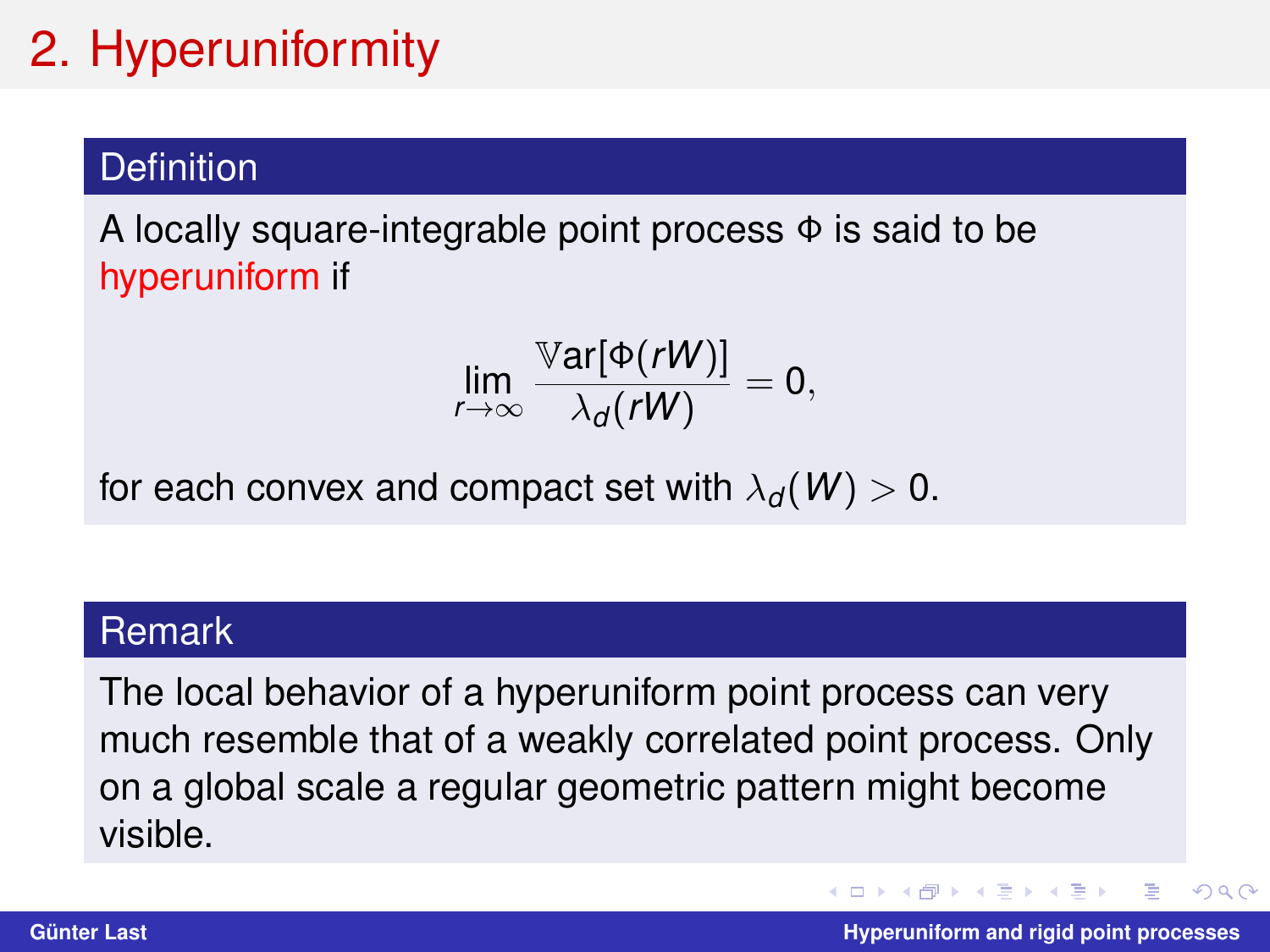#### Examples

- **Perturbed lattices (Gacs and Szaz '75).**
- Ginibre ensembles (Ghosh and Lebovitz '17)
- Coulomb gas in  $d = 1, 2$  and in  $d \geq 3$  (Chatterjee '17).
- Hyperuniformity in condensed matter physics and materials science: Torquato '18 (survey).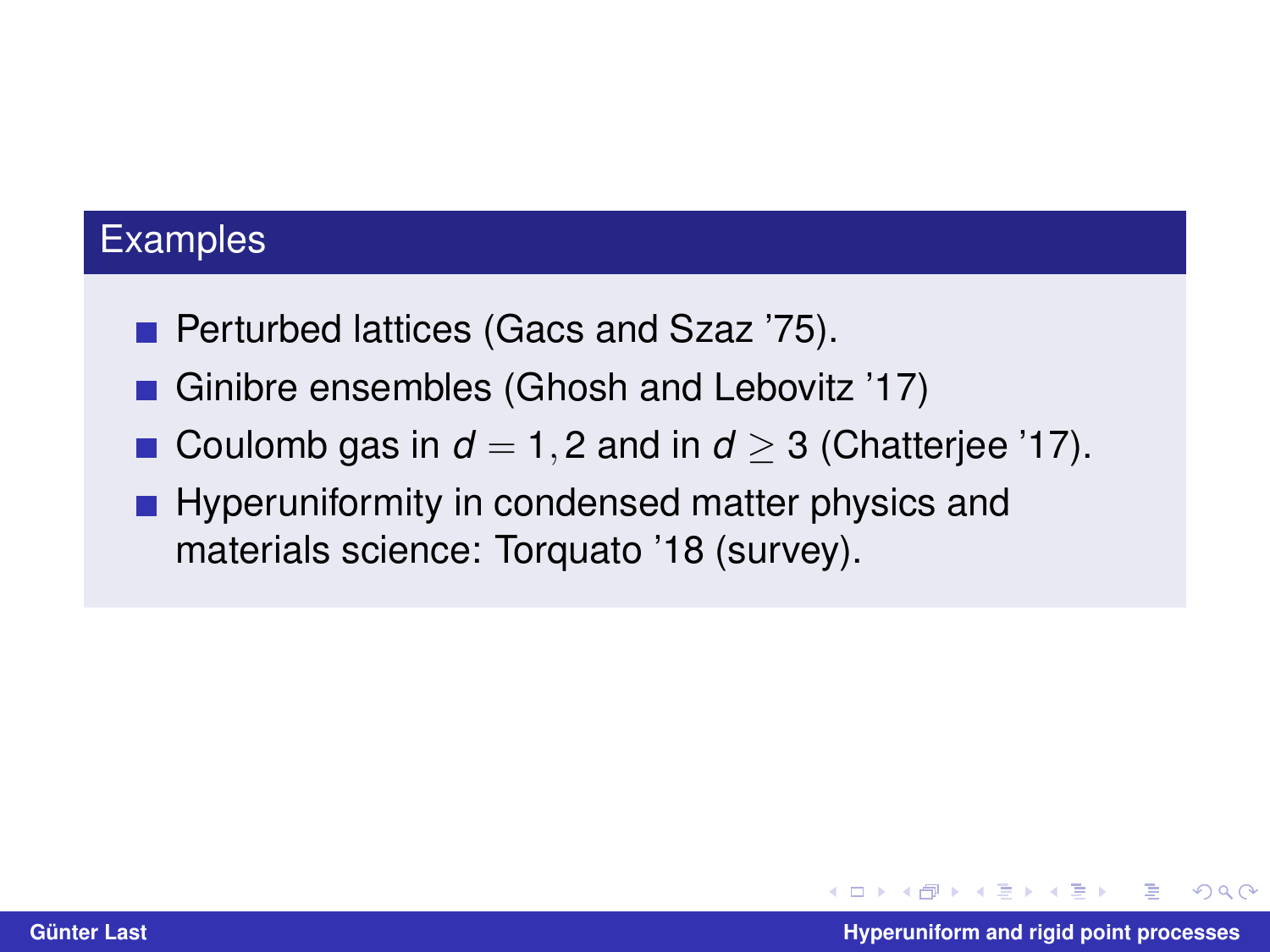#### Theorem

*Assume that* Φ *is a stationary point process with a pair correlation function g such that g* − 1 *is integrable. Then* Φ *is hyperuniform iff*

$$
1+\gamma_{\Phi}\int(g(x)-1)\,dx=0.
$$

**Günter Last Hyperuniform and rigid point processes** 

 $2990$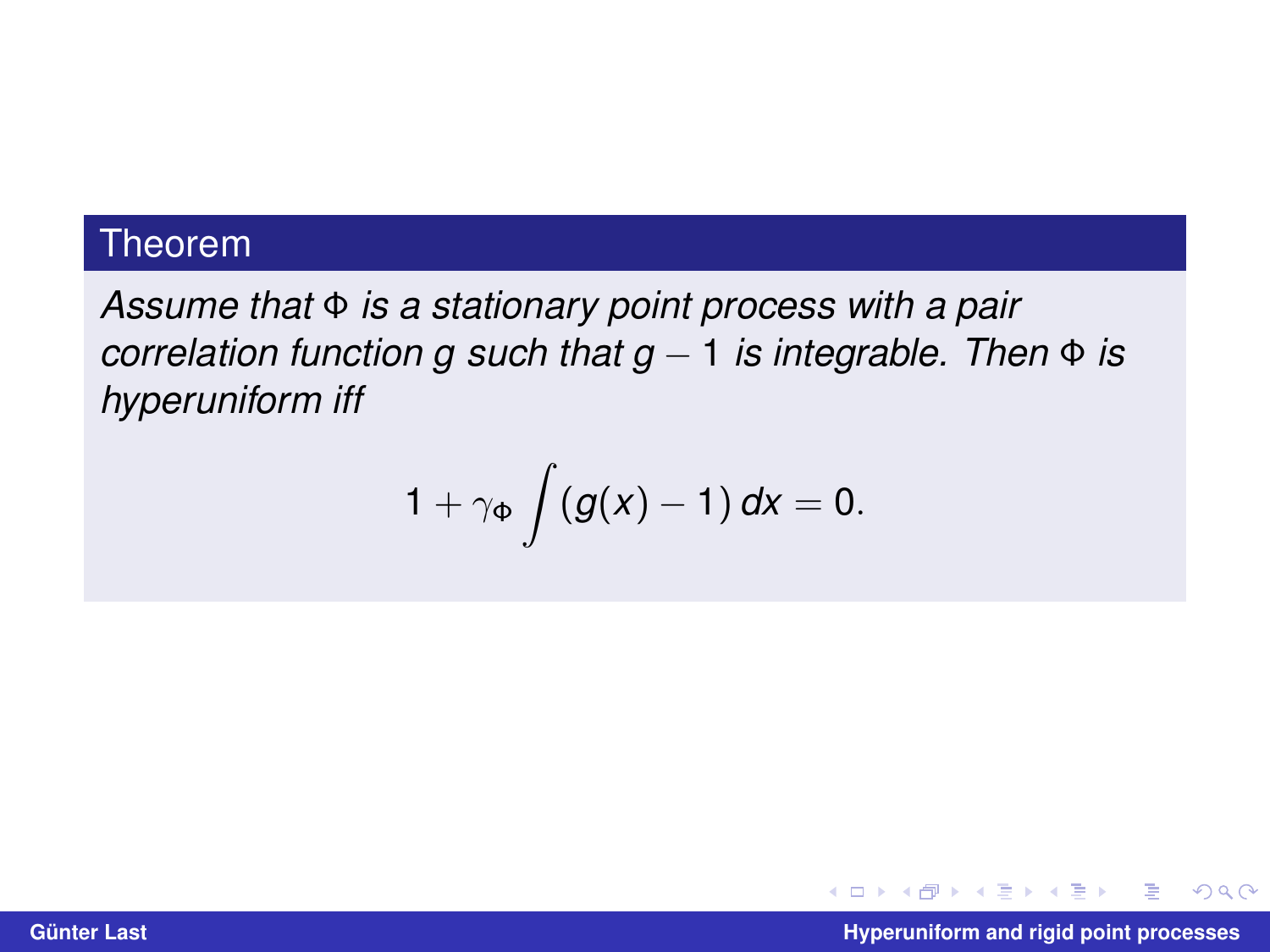# 3. Number rigidity

# **Definition**

A point process  $\Phi$  on  $\mathbb{R}^d$  is called number rigid if for each bounded Borel set  $B \subset \mathbb{R}^d$  the random number  $\Phi(B)$  is almost surely determined by  $\Phi \cap B^c.$ 

## Examples

- Gaussian perturbed lattices with sufficiently small variance (Peres and Sly '14).
- Ginibre ensembles (Ghosh and Peres '16).
- Zeros of random analytic functions (Ghosh and Peres '16)
- Hyperuniform point processes for  $d = 1, 2$  with  $g(r) \leq c r^{-2d-\varepsilon}$  for  $r \geq 1$  (Ghosh and Lebovitz '17).
- Sine-Beta Gibbs processes (Dereudre et al. '18).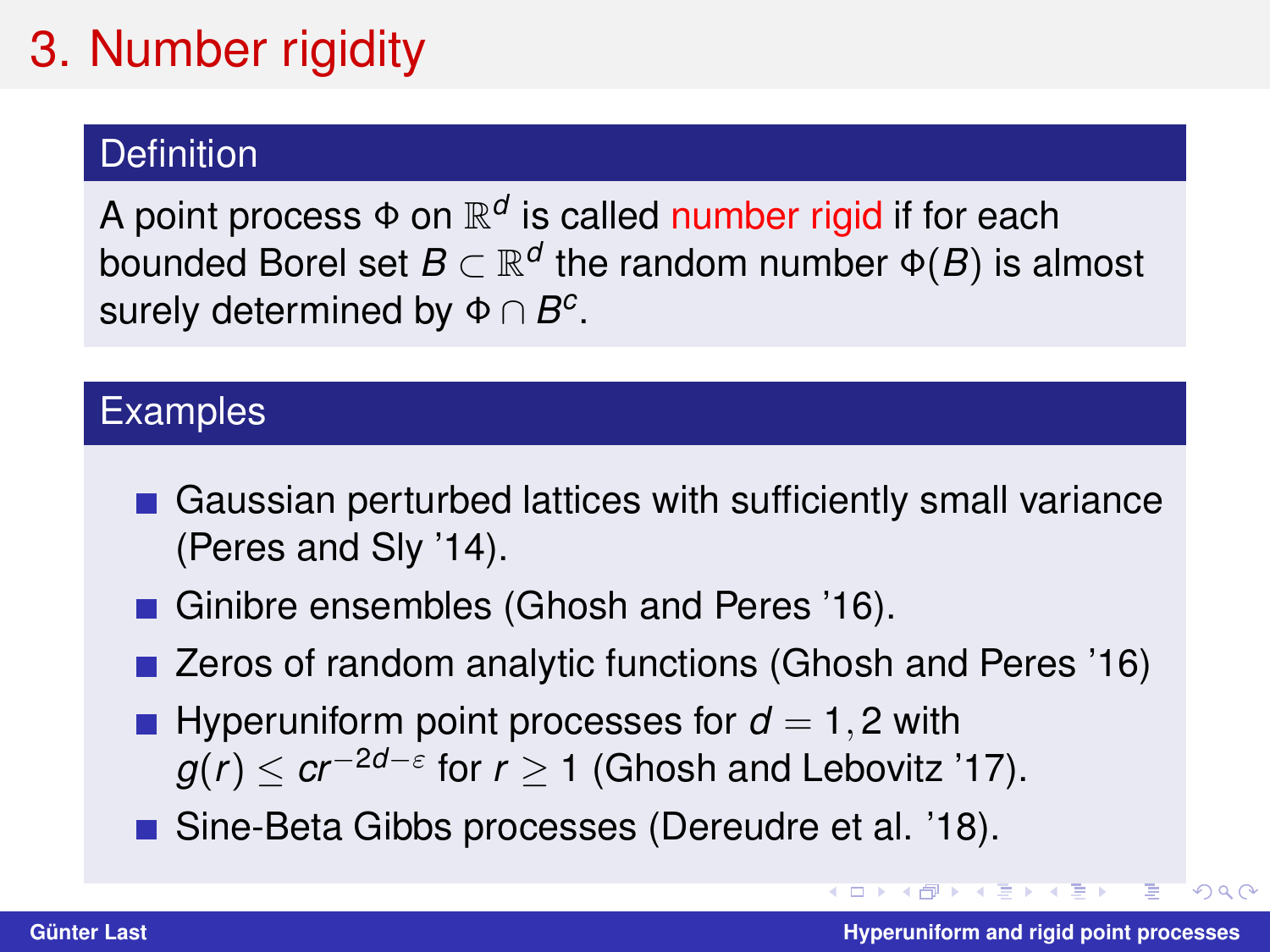#### Theorem (Gosh, Lebowitz '16)

*Assume that* Φ *is a stationary (or* Z *d -stationary) hyperuniform point process on* R *or* R 2 *. Assume also that* Φ *has a pair-correlation function g such that there exist c*, ε > 0 *with*

$$
|g(x,y)-1|\leq c(\|x-y\|+1)^{-1}
$$

*for*  $d = 1$  *or* 

$$
|g(x,y)-1| \leq c(||x-y||+1)^{-4+\varepsilon}
$$

*for d* = 2. Then  $\Phi$  *is number rigid.* 

 $209$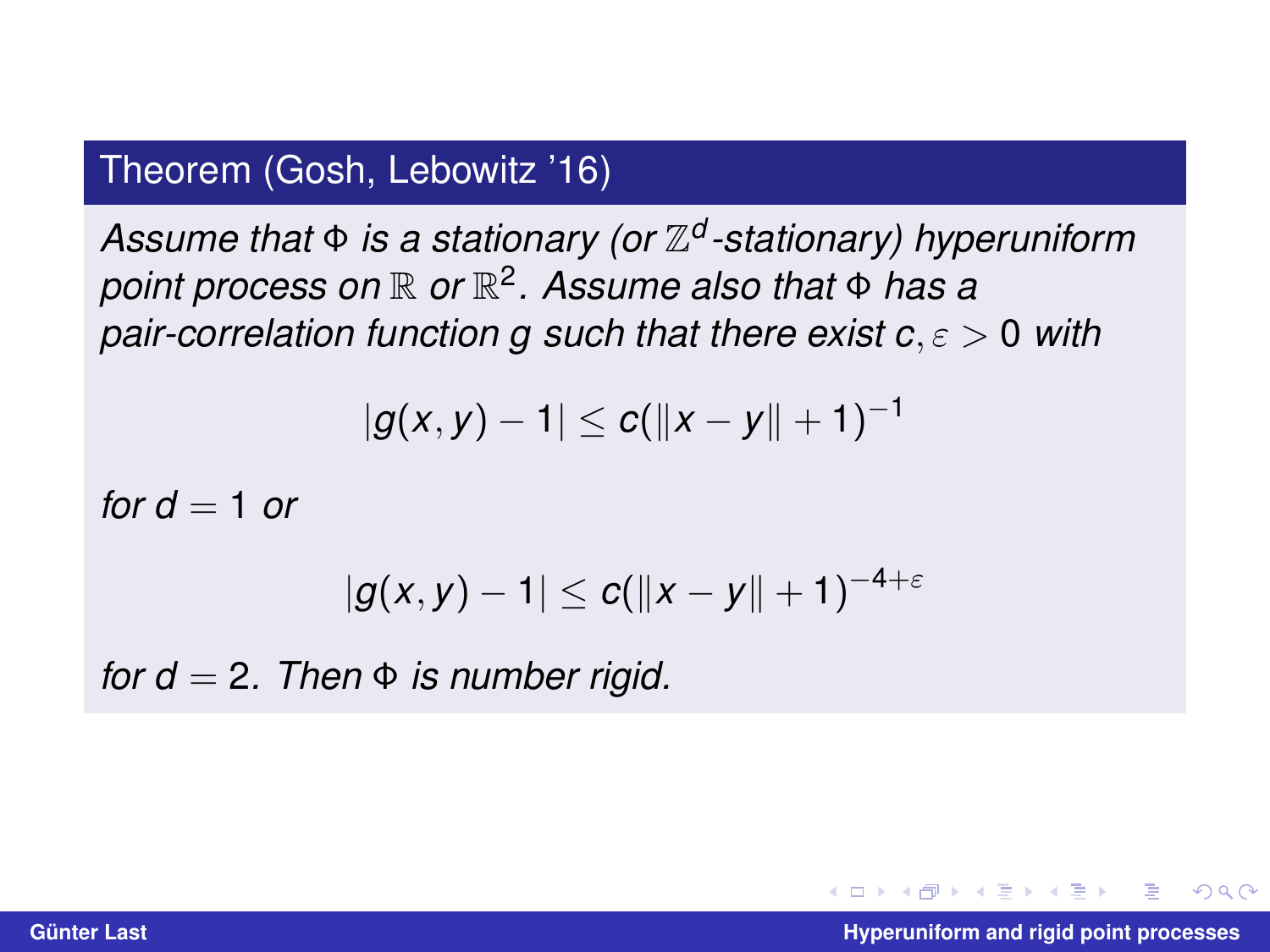#### **Question**

Are hyperuniform point processes always number rigid? No!

## Theorem (Peres, Sly '16)

*Consider an i.i.d. perturbed lattice* Φ *in* R *d , where the perturbations follow a centred normal distribution with variance* σ 2 *. Then there exists* σ*<sup>r</sup>* > 0 *such that* Φ *is number rigid for*  $\sigma < \sigma_{\mathsf{r}}$  and not number rigid for  $\sigma > \sigma_{\mathsf{r}}.$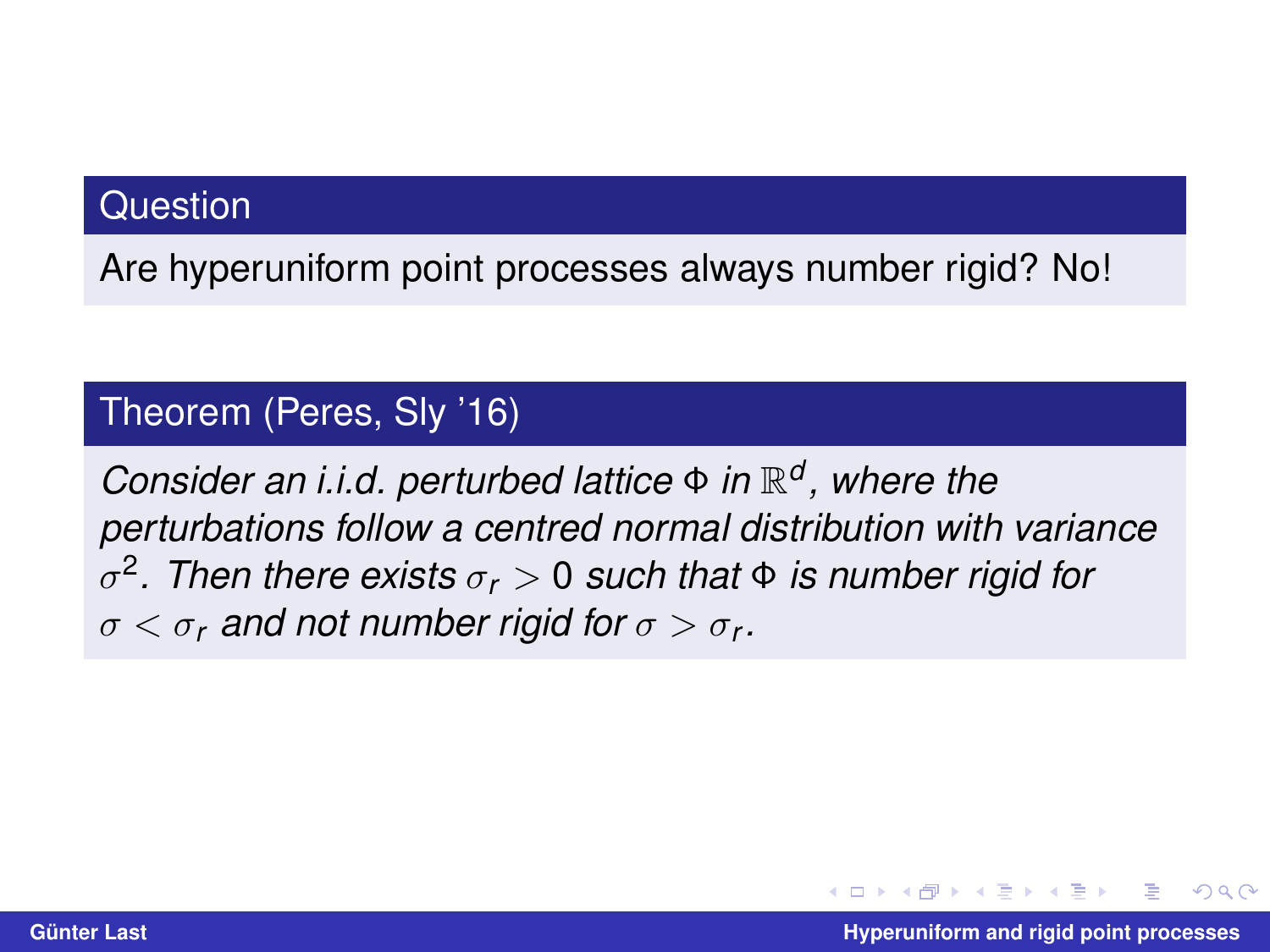# 4. Maximal rigidity

### **Definition**

A point process  $\Phi$  is said to be maximally rigid if for each bounded Borel set  $B \subset \mathbb{R}^d,$  the point process  $\Phi_B$  is almost surely a function of Φ*B<sup>c</sup>* .

### **Definition**

A point process  $\Phi$  is called generalized stealthy if its structure function vanishes in a non-empty open set.

### Theorem (Ghosh and Lebowitz '18)

*A generalized stealthy point process is maximally rigid.*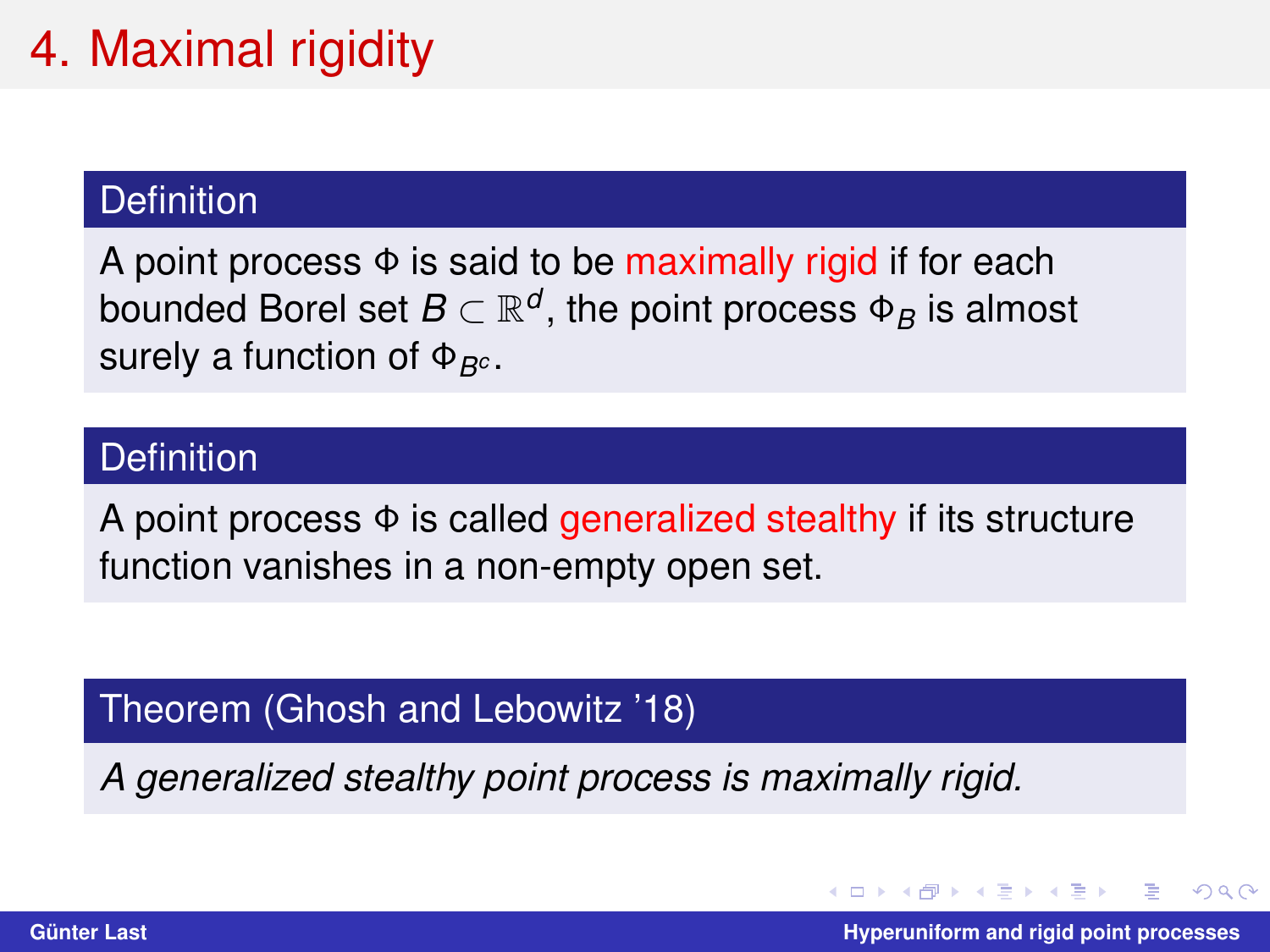# 5. Stable matchings

#### **Setting**

 $\varphi,\psi$  are locally finite subsets of  $\mathbb{R}^d.$ 

## **Definition**

A (partial) matching of  $(\varphi, \psi)$  is a mapping  $\tau: \varphi \cup {\infty} \rightarrow \psi \cup {\infty}$  such that  $\tau$  is injective on  $\varphi \cap {\tau < \infty}$ . (If  $\tau(x) = \infty$  then x has no matching partner.) The (suitably defined) inverse mapping from  $\psi$  to  $\varphi \cup {\infty}$  is also denoted by  $\tau$ .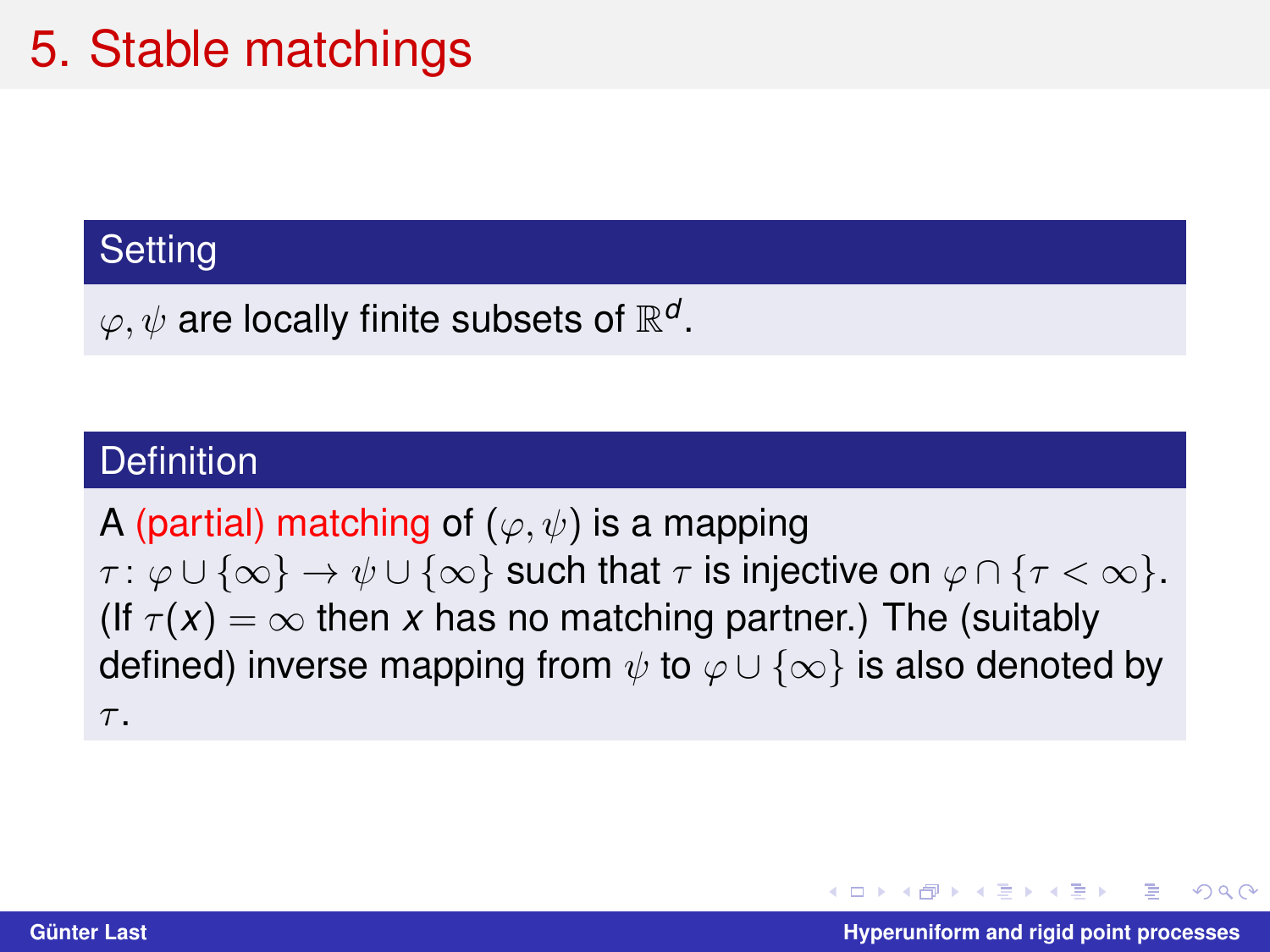### **Definition**

Let  $\tau$  be a matching of  $(\varphi, \psi)$ . A pair  $(p, x) \in \varphi \times \psi$  is called unstable if

$$
|p-x| < \min\{|p-\tau(p)|, |x-\tau(x)|\}.
$$

A matching is called stable if there is no unstable pair.

#### Remark

Stable matchings were introduced by Holroyd, Pemantle, Peres and Schramm (2009). More general version were studied by Gale and Shapley (1962).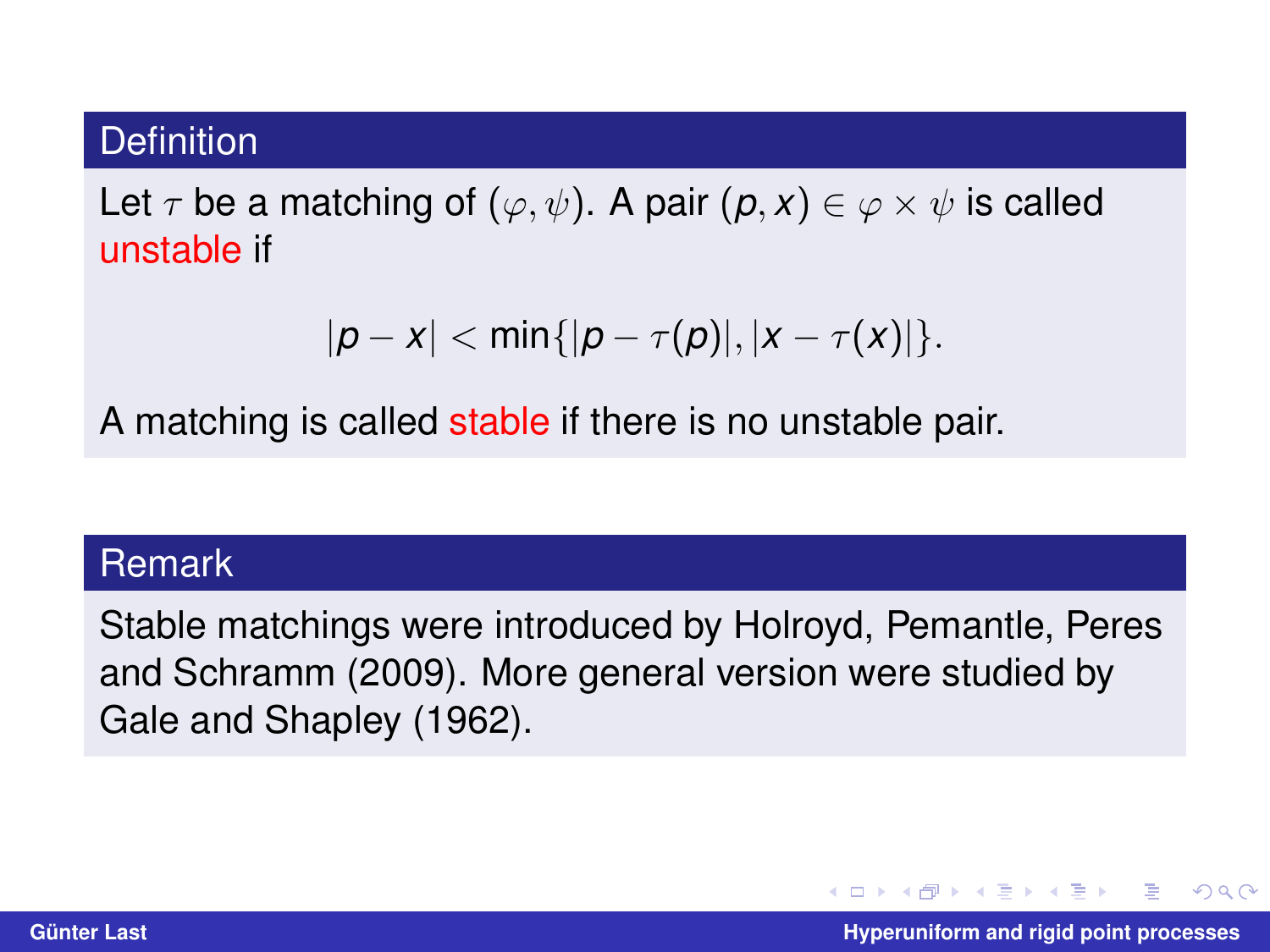#### **Definition**

We call  $(\varphi, \psi)$  non-equidistant if there do not exist  $p, q \in \varphi$  and *x*, *y* ∈  $\psi$  with {*p*, *x*}  $\neq$  {*q*, *y*} and  $||x − p|| = ||y − q||$ .

### **Definition**

A sequence  $(z_n)$  of points in  $\mathbb{R}^d$  is called an infinite descending chain in  $(\varphi, \psi)$  if  $z_i \in \varphi$  for odd  $i \in \mathbb{N}$ ,  $z_i \in \psi$  for even  $i \in \mathbb{N}$  and  $||z_{i+1} - z_i|| < ||z_i - z_{i-1}||$  for each *i* ∈ N with *i* ≥ 2.

#### Theorem (Holroyd, Pemantle, Peres, Schramm '09)

*Assume that*  $(\varphi, \psi)$  *is non-equidistant and that there is no infinite descending chain in*  $(\varphi, \psi)$ *. Then there is a unique stable matching* τ *of* (ϕ, ψ)*. Moreover, we either have*  $\{p \in \varphi : \tau(p) = \infty\} = \emptyset$  or  $\{x \in \psi : \tau(x) = \infty\} = \emptyset$ .

Ξ

 $\Omega$ 

 $($  ロ )  $($  何 )  $($  ヨ )  $($  ヨ  $)$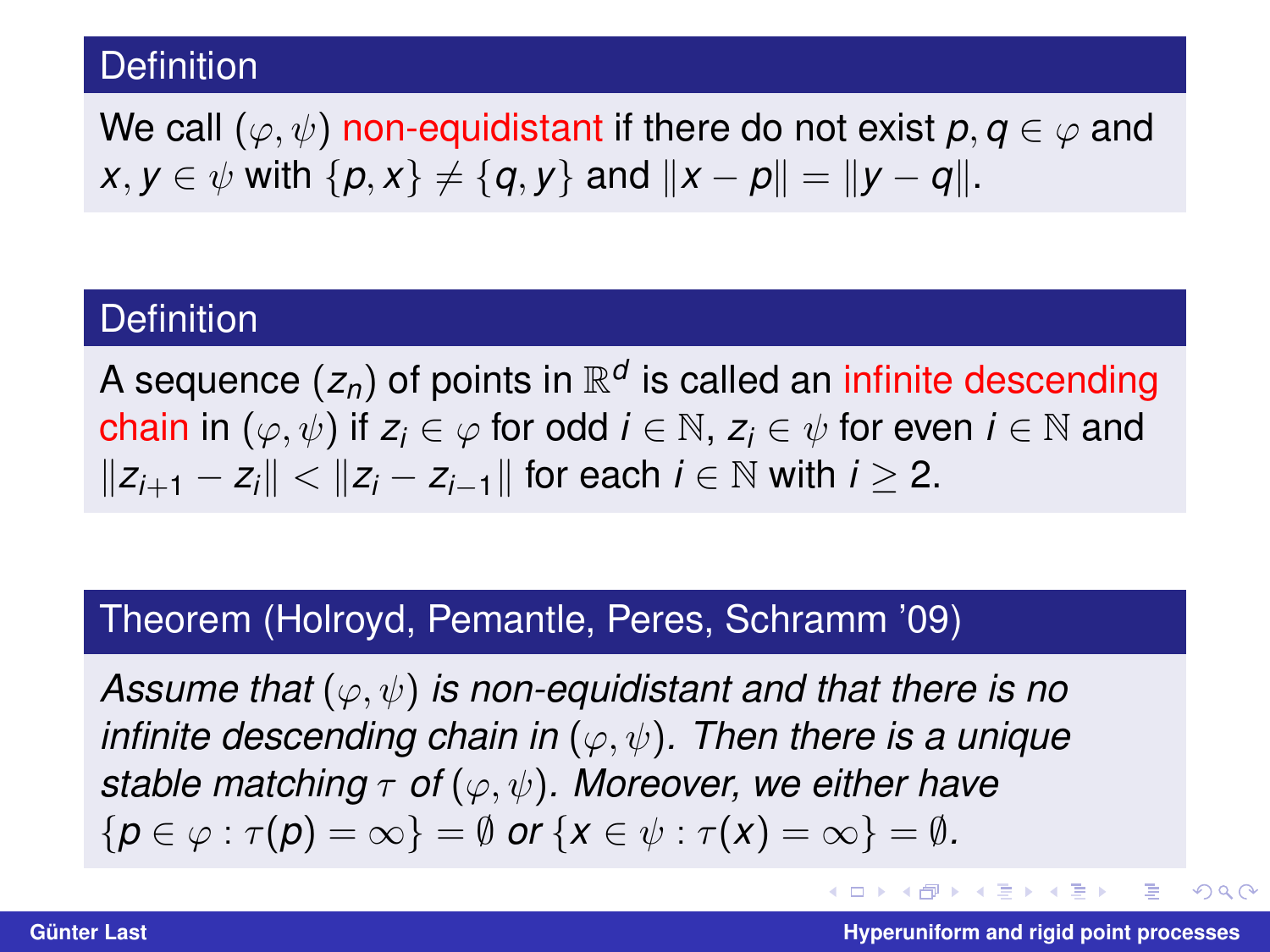## Remark

The stable matching can be constructed recursively, using the mutual nearest neighbour matching.



 $2990$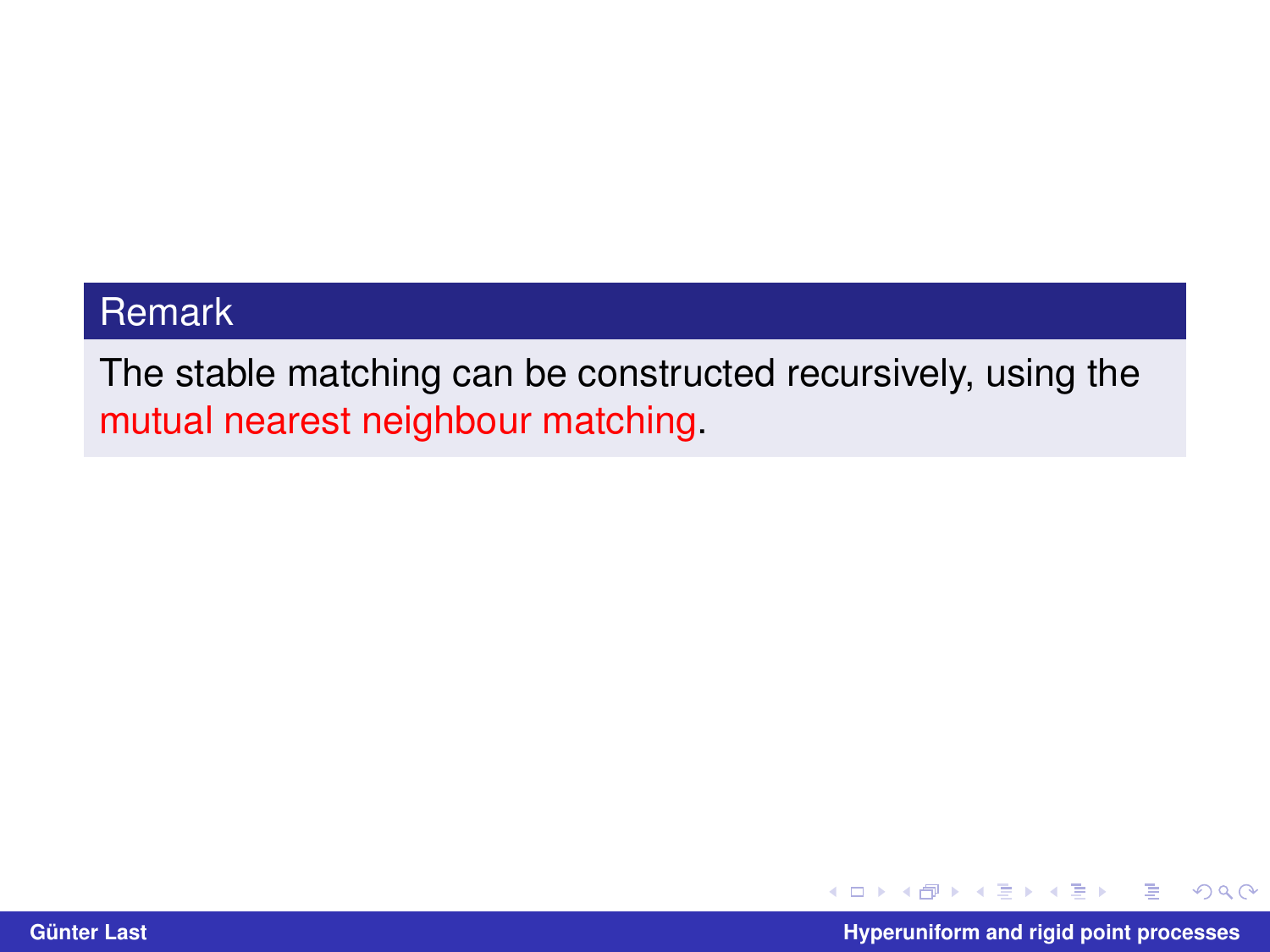# 6. Stable matchings between point processes

## **Setting**

Φ and Ψ are point processes on R *<sup>d</sup>* such that (Φ, Ψ) is almost surely non-equidistant and has no infinite descending chain. Let  $\tau$  denote the stable matching of ( $\Phi$ ,  $\Psi$ ) and define

$$
\Phi^{\tau} := \{ p \in \Phi : \tau(p) \neq \infty \},
$$
  

$$
\Psi^{\tau} := \{ x \in \Psi : \tau(x) \neq \infty \}.
$$

These are the processes of matched points from  $\Phi$  and  $\Psi$ . respectively.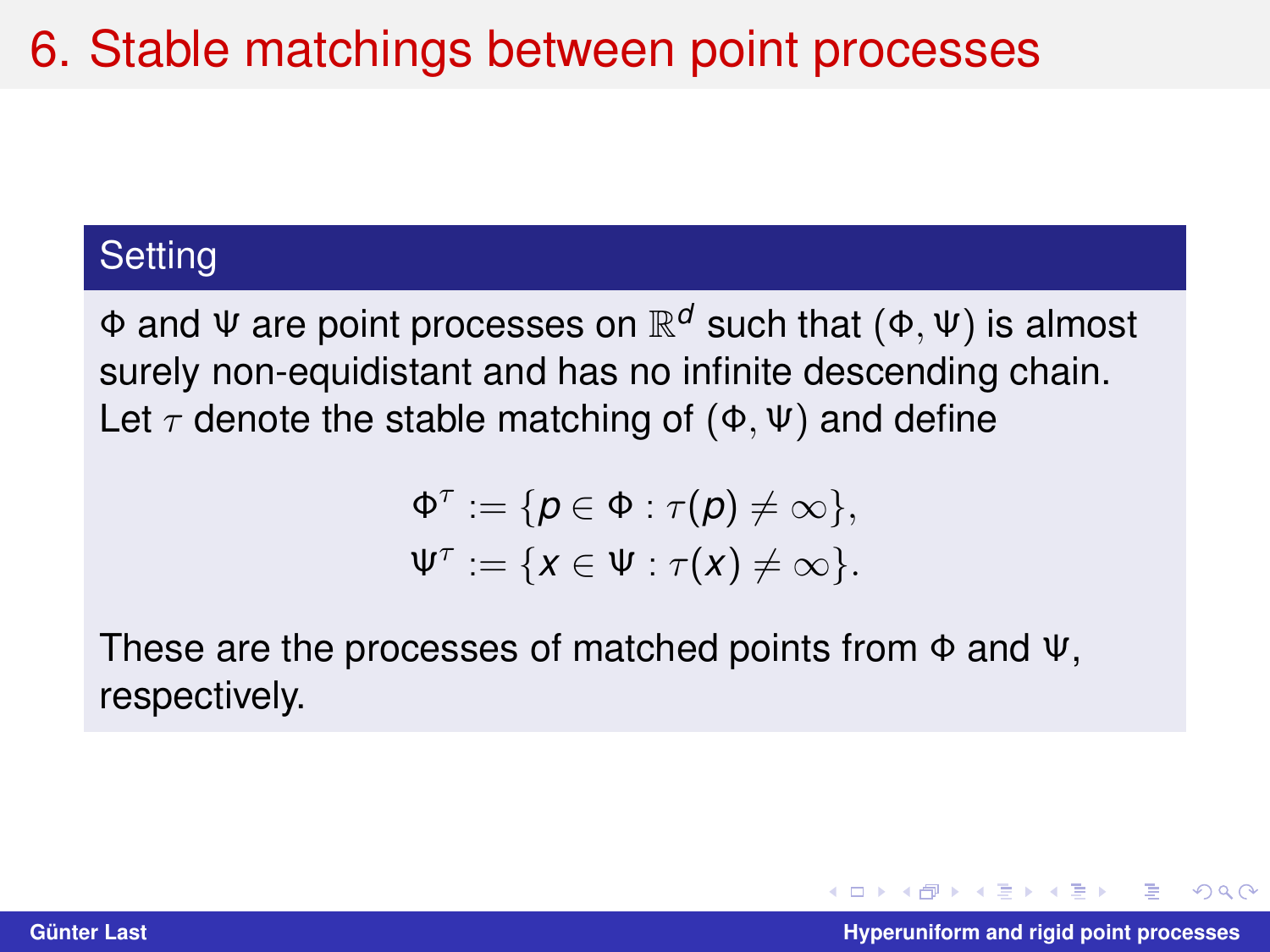#### Theorem

*Assume that* Φ *and* Ψ *are jointly stationary and ergodic with intensities 1 and*  $\alpha \geq 1$ , *respectively. Then*  $\mathbb{P}(\Phi^{\tau} = \Phi) = 1$ *. If*  $\alpha = 1$ *, then also*  $\mathbb{P}(\Psi^{\tau} = \Psi) = 1$ *.* 

#### Theorem

*Assume that* Ψ *is a stationary point process with intensity*  $\alpha \geq 1$ , ergodic under translations from  $\mathbb{Z}^d$  . Let  $\Phi:=\mathbb{Z}^d+U,$ *where U is a* [0, 1) *d -valued random variable, independent of* Ψ*. Then the assertions of the preceding theorem hold.*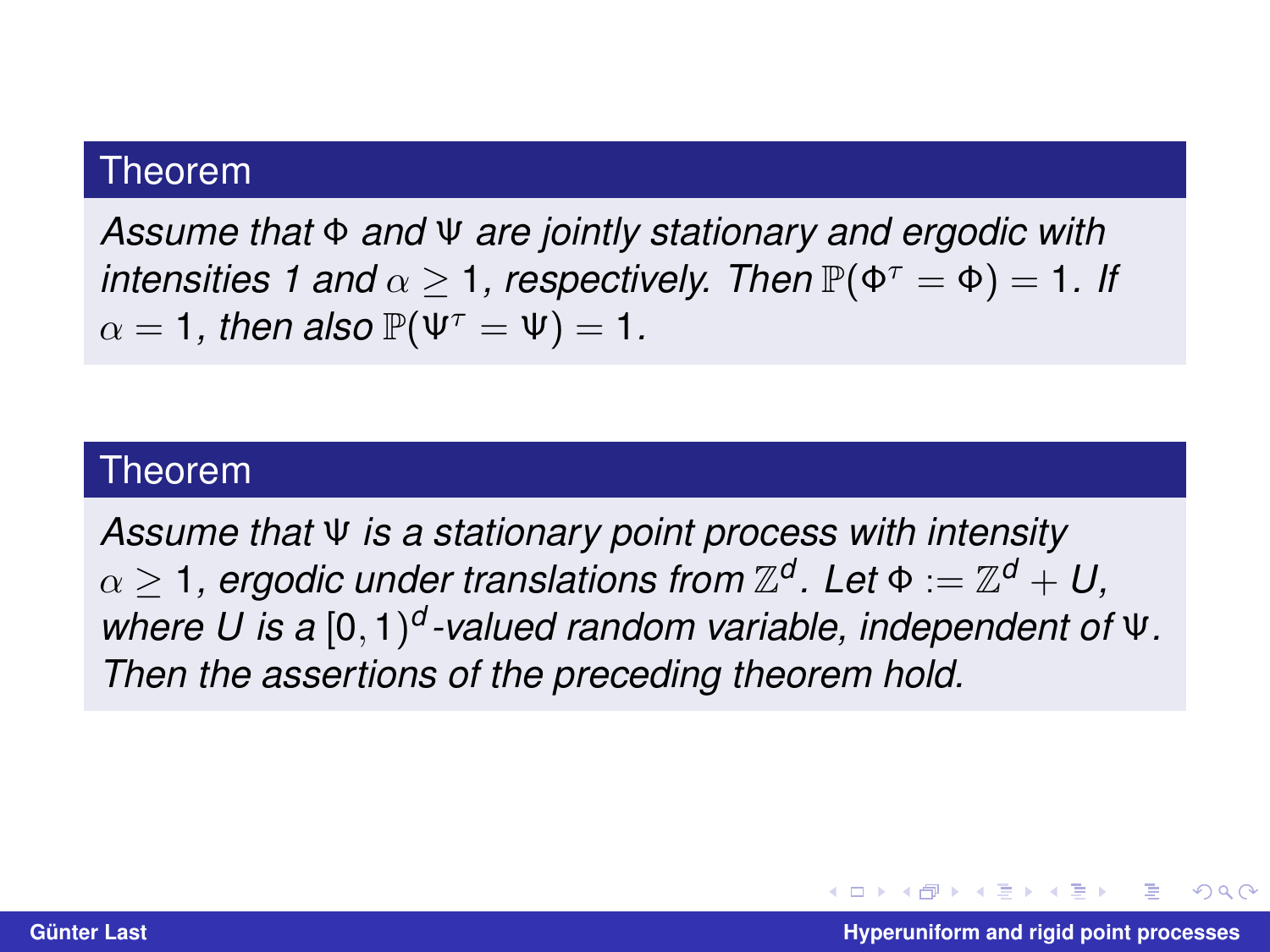#### Theorem (Klatt, L. and Yogeshwaran '20)

*Assume that* Φ = Z *<sup>d</sup> and that* Ψ *is a stationary Poisson process* with intensity  $\alpha > 1$ . Then  $\Psi^{\tau}$  is hyperuniform.

#### Remark

The theorem remains true for a determinantal point process  $\Psi$ with a sufficiently fast decaying kernel.

#### **Remark**

We conjecture the theorem to be true if  $\Phi$  is a randomized lattice or even a more general hyperuniform process.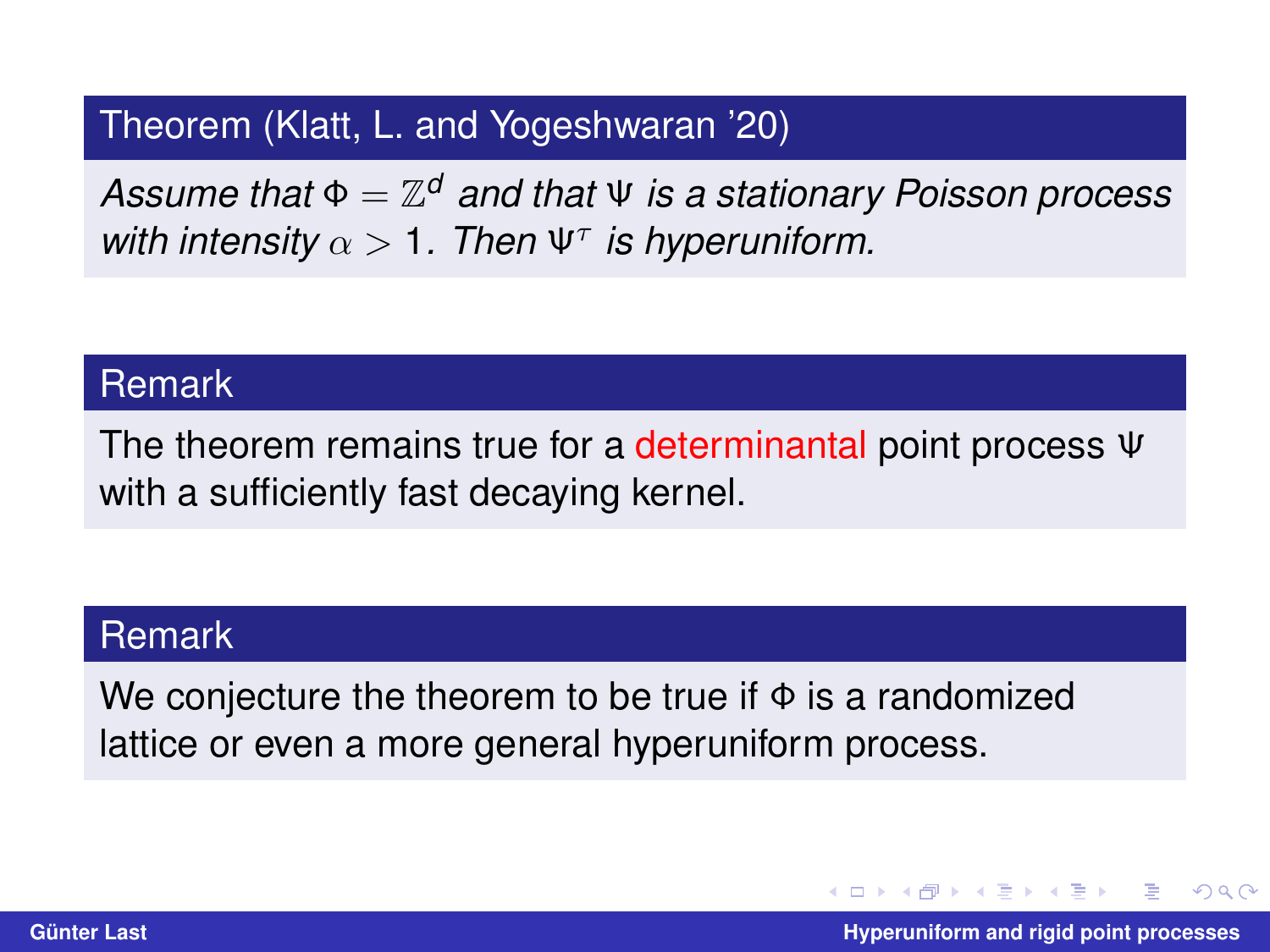**There exists**  $c_1 > 0$  **such that** 

$$
\mathbb{P}(\|\tau(\mathbb{Z}^d,\Psi,0)\|>r)\leq c_1e^{-c_1^{-1}r^d},\quad r\geq 0.
$$

This part of the proof was inspired by Hoffman, Holroyd and Peres (2009).

- Construction of a matching flower  $F(\Psi, q)$ , which is a stopping set that determines the matching partner of  $q \in \mathbb{Z}^d$ .
- Control the size of the matching flower.
- Write the variance of  $\Psi^{\tau}(rW)$  as a double series over  $\bm{\rho},\bm{q}\in\mathbb{Z}^d$  and apply dominated convergence in a suitable way.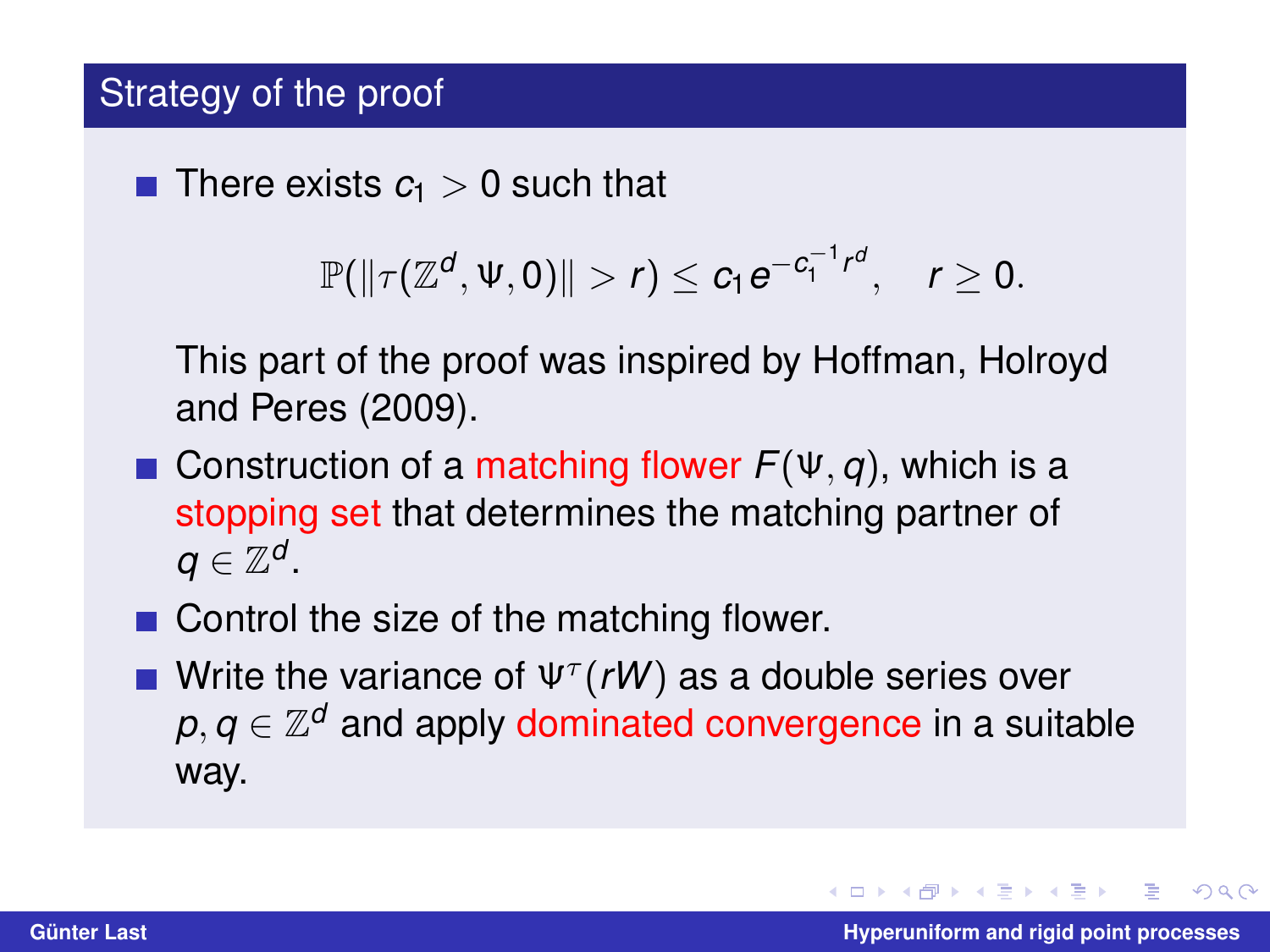## Theorem (Klatt, L. and Yogeshwaran '20)

*Assume that* Φ = Z *<sup>d</sup> and that* Ψ *is a stationary Poisson process* with intensity  $\alpha > 1$ . Then  $\Psi^{\tau}$  is number rigid.



 $QQ$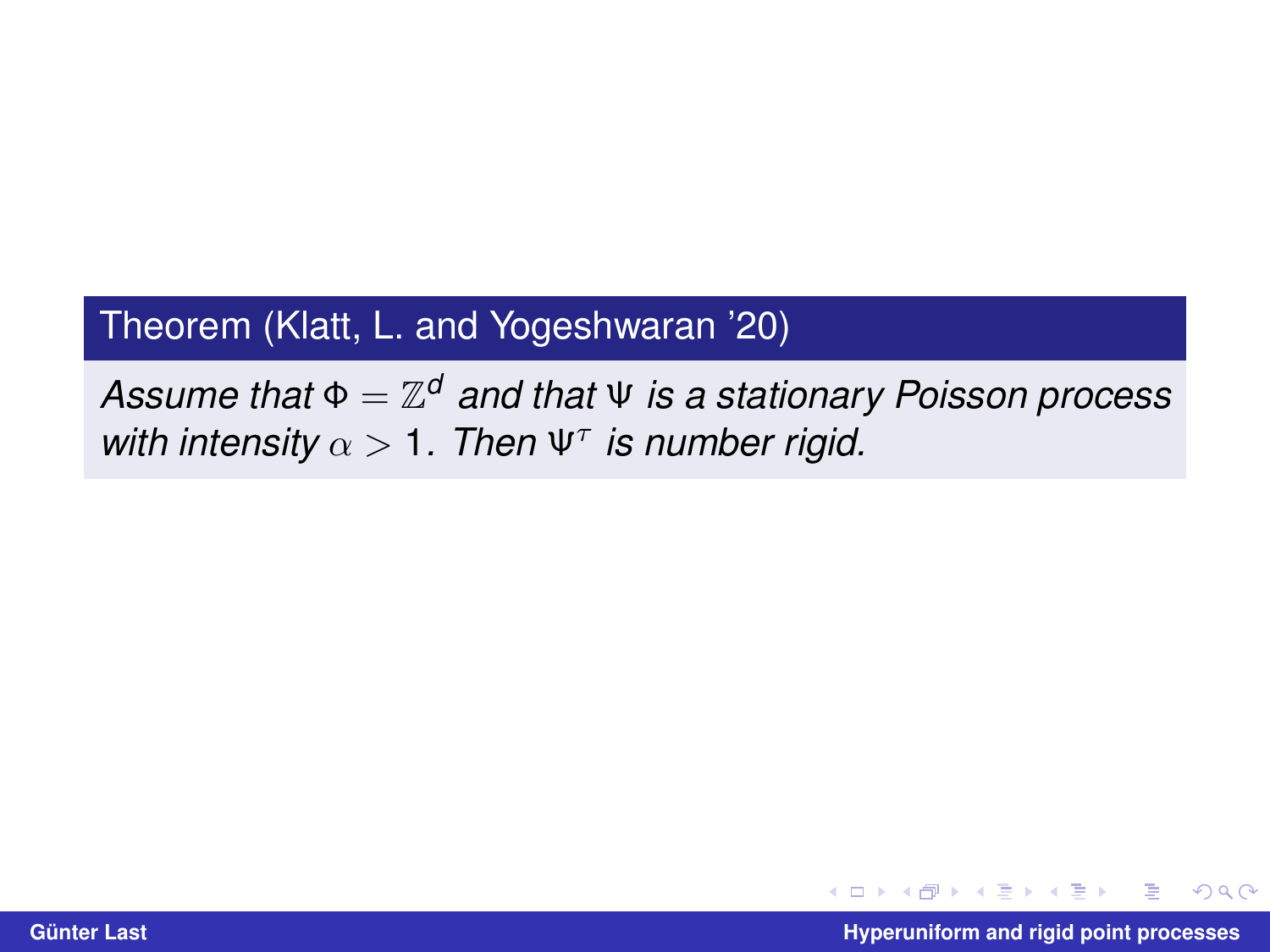# 7. Poisson hyperplane intersection processes

#### **Question**

Is it true (as it has been common belief) that for  $d \geq 2$  a rigid (and ergodic) point process must be hyperuniform?

**Günter Last Hyperuniform and rigid point processes**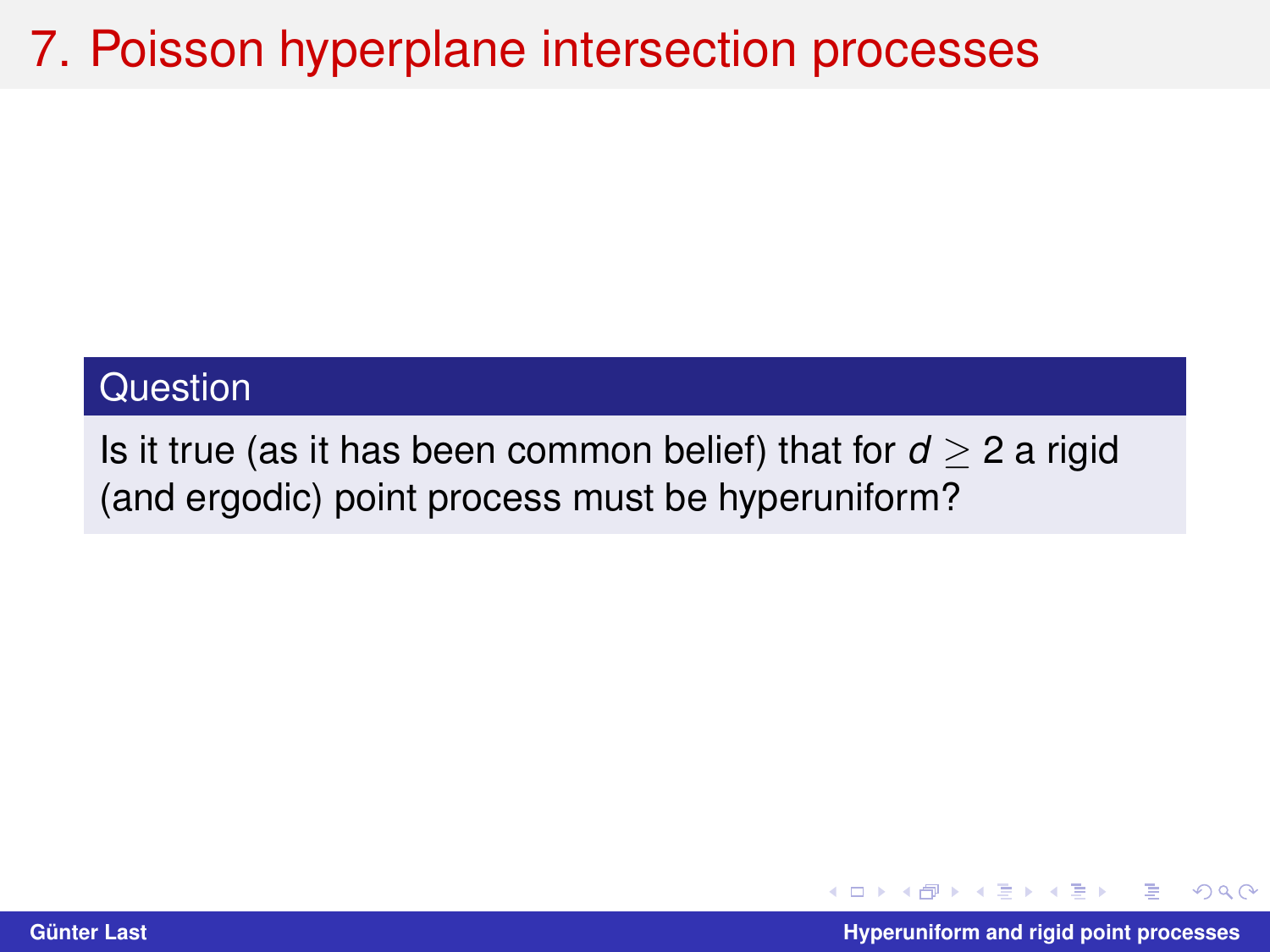#### **Setting**

η is a stationary Poisson process on the space H*d*−<sup>1</sup> of all hyperplanes in  $\mathbb{R}^d$  with intensity measure

$$
\lambda = \gamma \iint \mathbf{1} \{ H_{u,s} \in \cdot \} ds \, \mathbb{Q}(du),
$$

where  $\gamma > 0$  is an intensity parameter and the directional distribution Q is an even probability measure on the unit sphere. Here,

$$
H_{u,s}:=\{y\in\mathbb{R}^d:\langle y,u\rangle=s\}.
$$

We assume that  $\mathbb O$  is not concentrated on a great subsphere.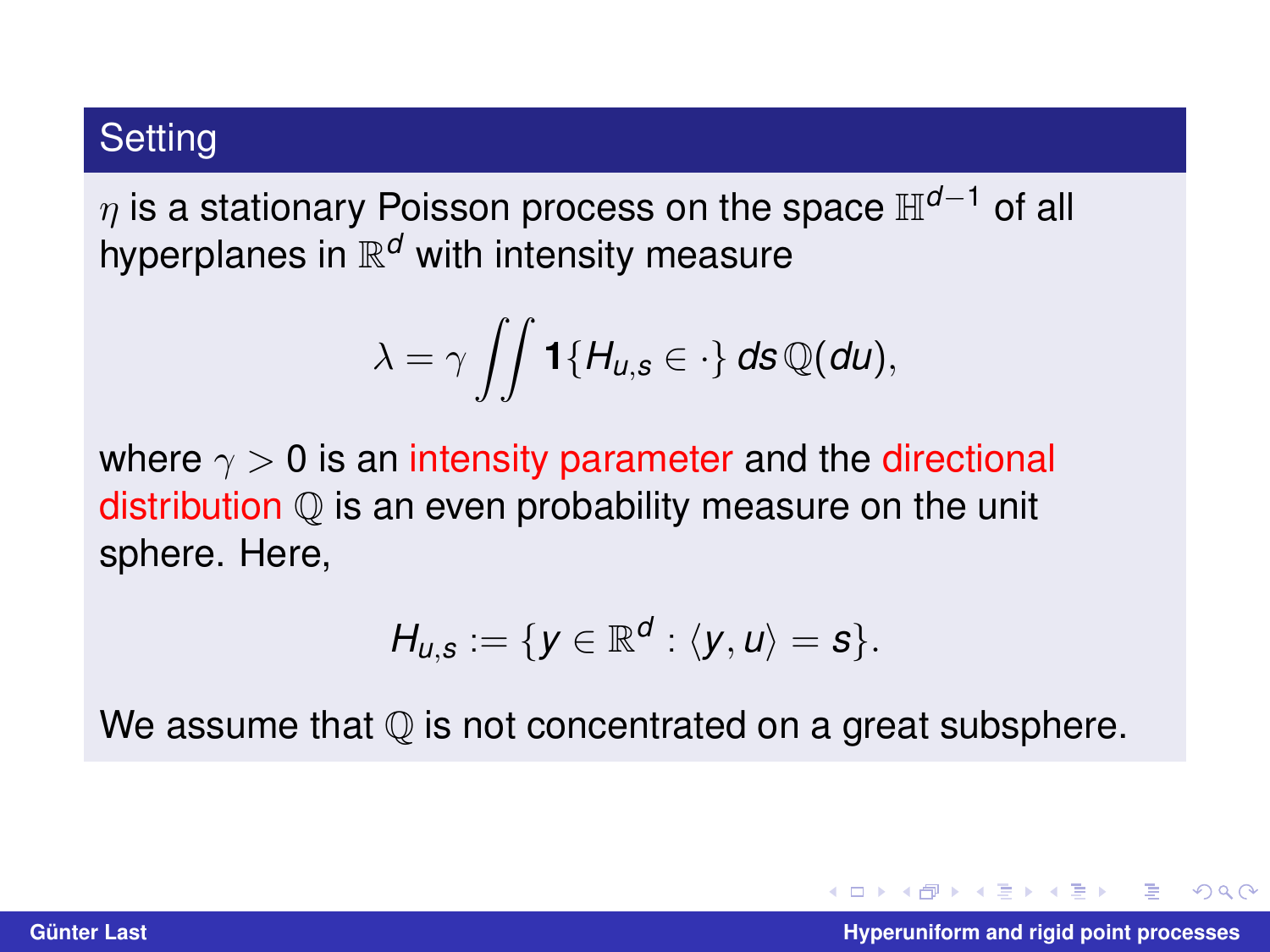



K ロ X x 何 X x を X x を X を X を X の Q (V) **Günter Last Community Community Community Community Community Community Community Community Community Community Community Community Community Community Community Community Community Community Community Community Communi**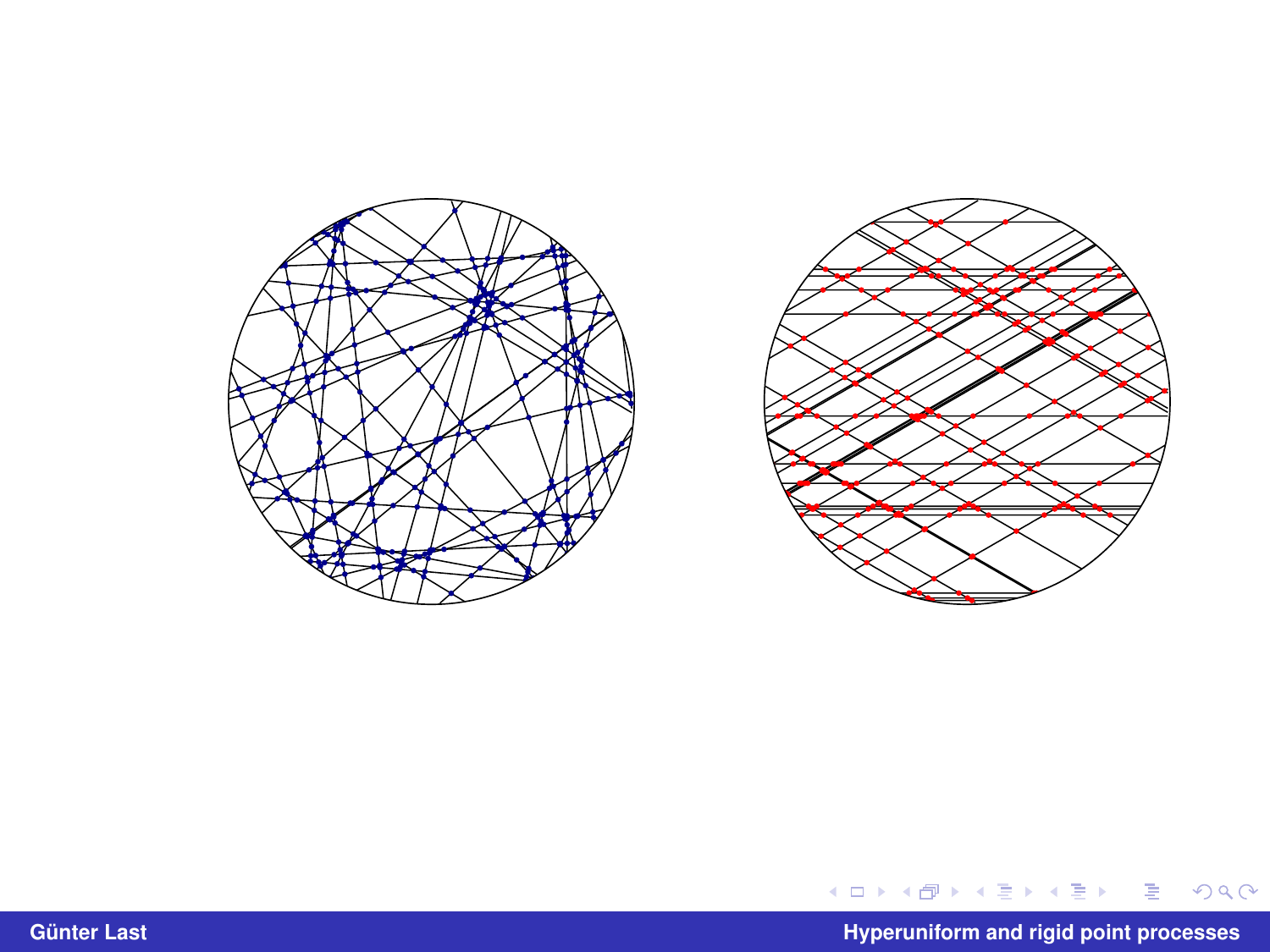## **Definition**

The intersection process (associated with  $\eta$ ) is the point process  $\Phi$  of all points  $x \in \mathbb{R}^d$  satisfying

$$
\{x\}=H_1\cap\cdots\cap H_d
$$

for some  $H_1, \ldots, H_d \in \Phi$ .

 $QQ$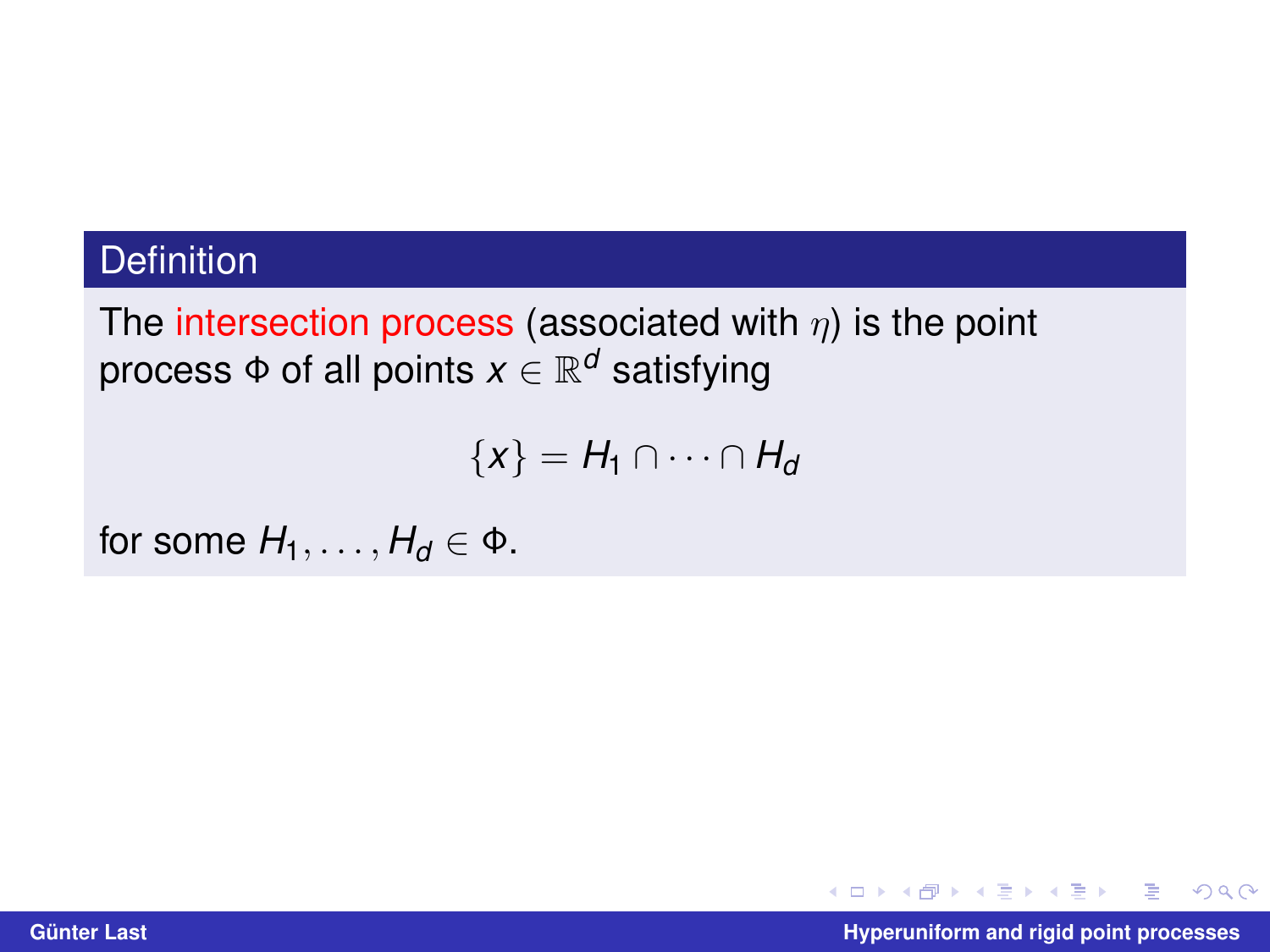#### Theorem (Heinrich, Schmidt and Schmidt '06)

*There exists a finite c* > 0 *such that*

$$
\lim_{r\to\infty}r^{-(2d-1)}\mathbb{V}\text{ar}[\Phi(rW)]=c.
$$

#### **Remark**

For  $d \geq 2$  the intersection process  $\Phi$  is hyperfluctuating. Moreover, this process is mixing and has (in the isotropic case) a polynomially decaying pair-correlation function.

**Günter Last Community Community Community Community Community Community Community Community Community Community Community Community Community Community Community Community Community Community Community Community Communi**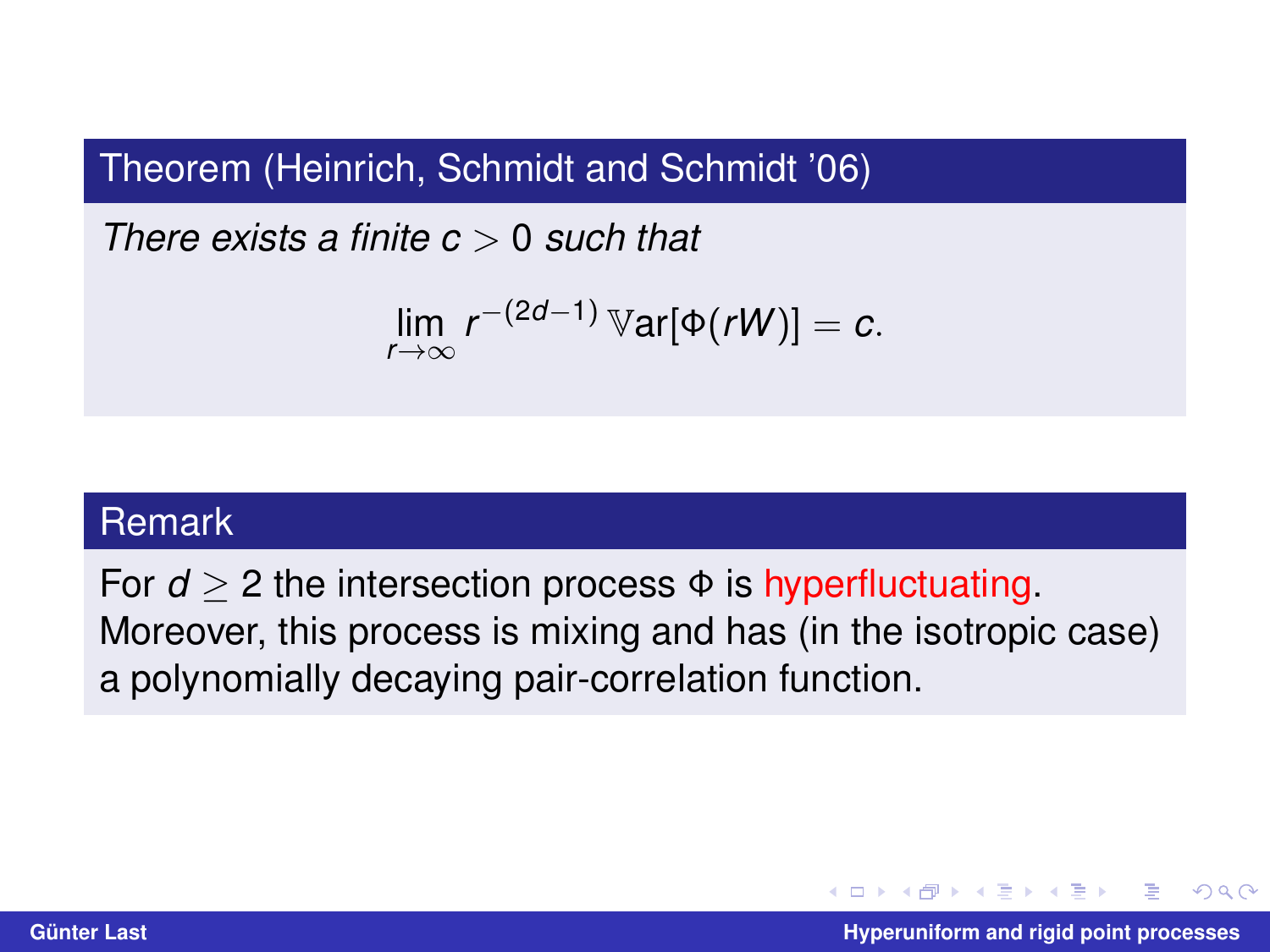#### Theorem

*Let K* ⊂ R *<sup>d</sup> be convex and compact. Then there exists a* Φ*-stopping set Z with Z* ⊂ *K <sup>c</sup> and such that the hyperplanes intersecting K (and in particular* Φ*<sup>K</sup> ) are almost surely determined by*  $\Phi \cap Z$ . Moreover, there exist constants  $c_1, c_2 > 0$ *such that*

$$
\mathbb{P}(R(Z)>s)\leq c_1e^{-c_2s},\quad s\geq 1,
$$

*where R*(*Z*) *is the radius of the smallest ball centred at the origin and containing Z.*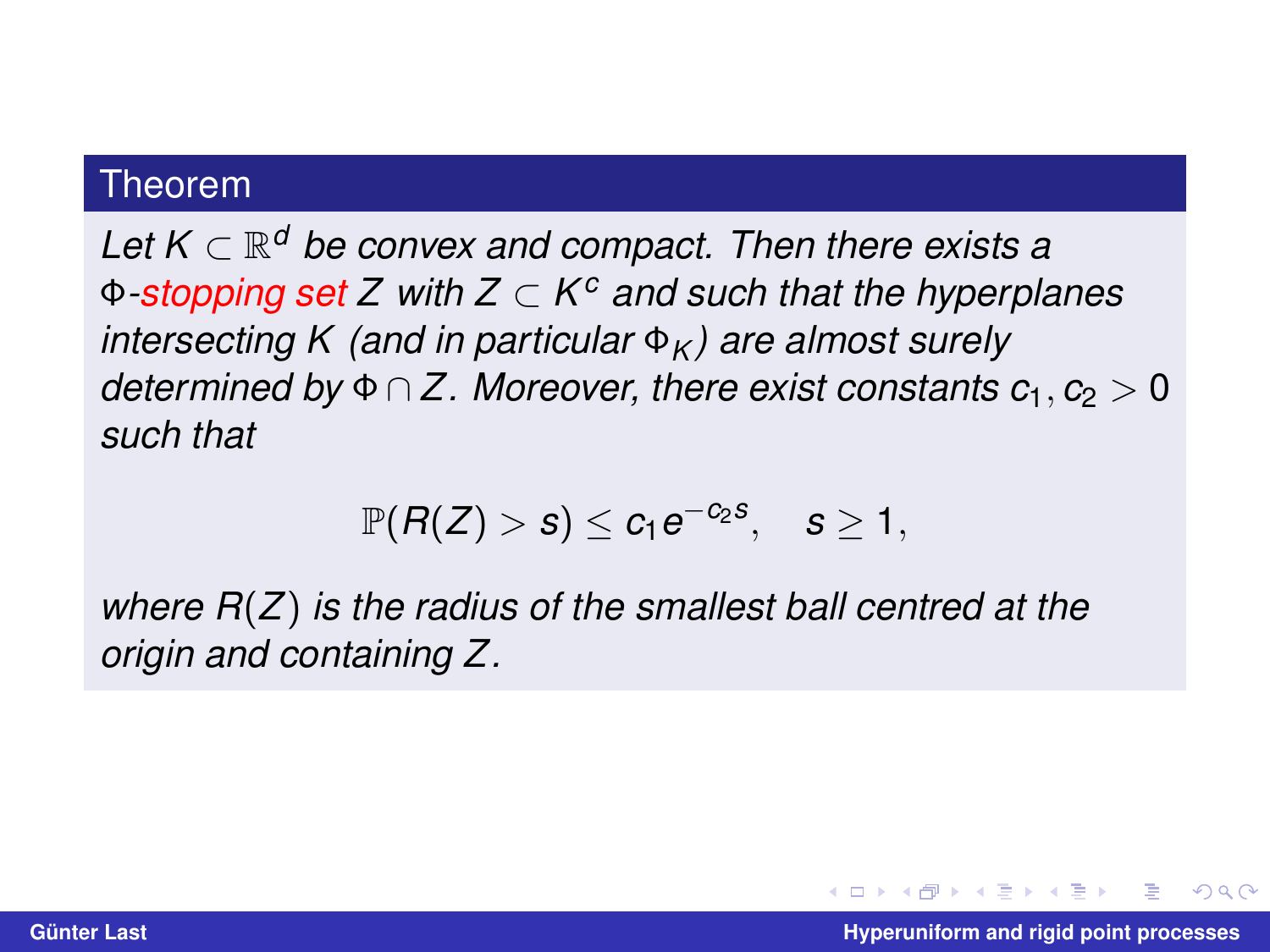## Idea of the proof

To determine a hyperplane from  $\eta$  we need 2*d* − 1 intersection points. (In general this number cannot be reduced.)

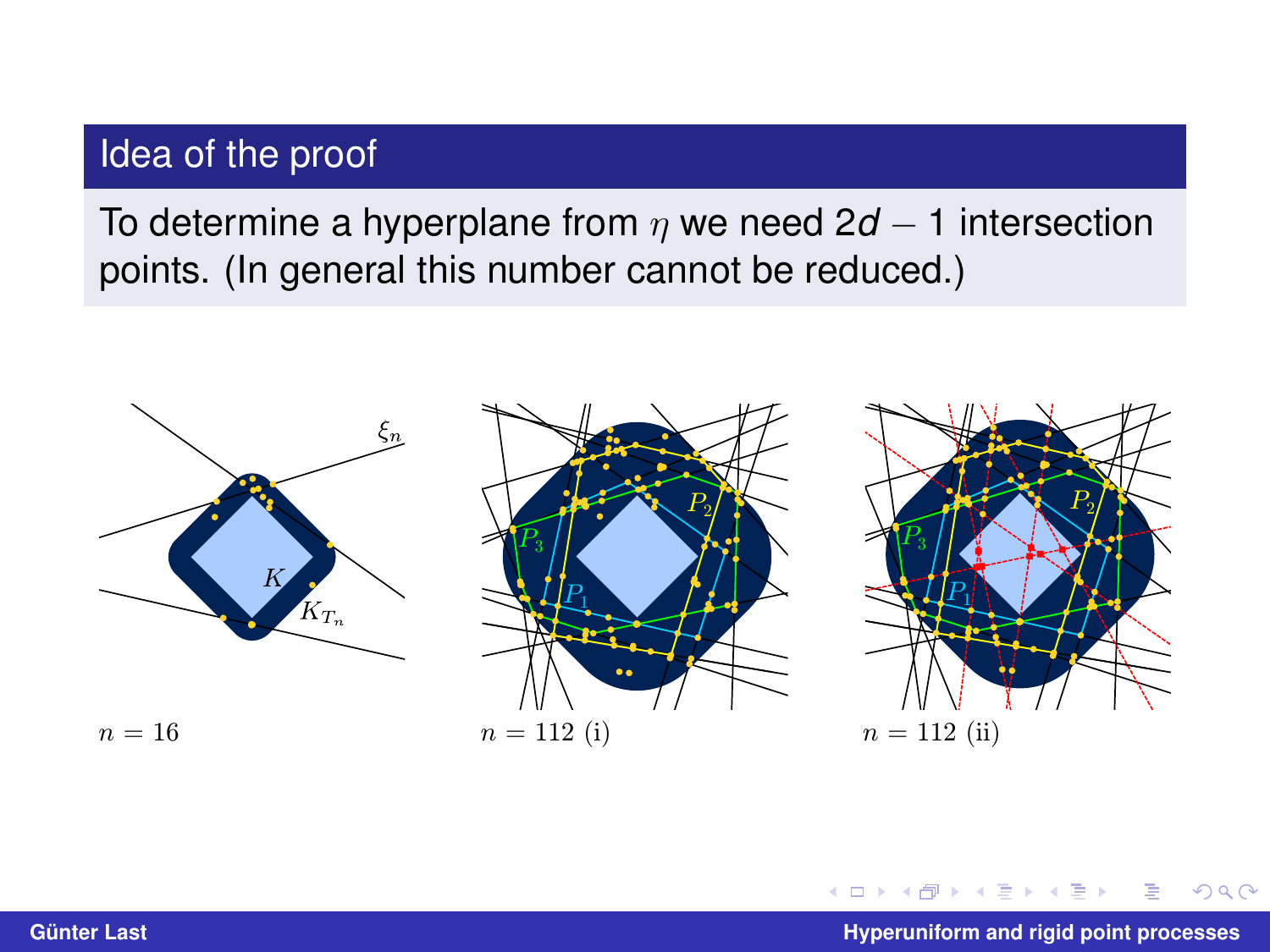# 8. References

- D. Gale and L.S. Shapley (1962). College admissions and the stability of marriage. *Amer. Math. Monthly* **69**, 9–14.
- S. Ghosh and J.L. Lebowitz (2017). Number rigidity in superhomogeneous random point fields. *J. Stat. Phys.* **166**, 1016–1027.
- S. Ghosh and J.L. Lebowitz (2018). Generalized stealthy hyperuniform processes: Maximal rigidity and the bounded holes conjecture. *Communications in Mathematical Physics* **363(1)**, 97–110.
- S. Ghosh and Y. Peres (2017). Rigidity and tolerance in point processes: Gaussian zeros and Ginibre eigenvalues. *Duke Math. J.* **166**, 1789–1858.
- L. Heinrich, H. Schmidt and V. Schmidt (2006). Central limit theorems for Poisson hyperplane tessellations. *Ann. Appl. Probab.* **16**, 919–950.